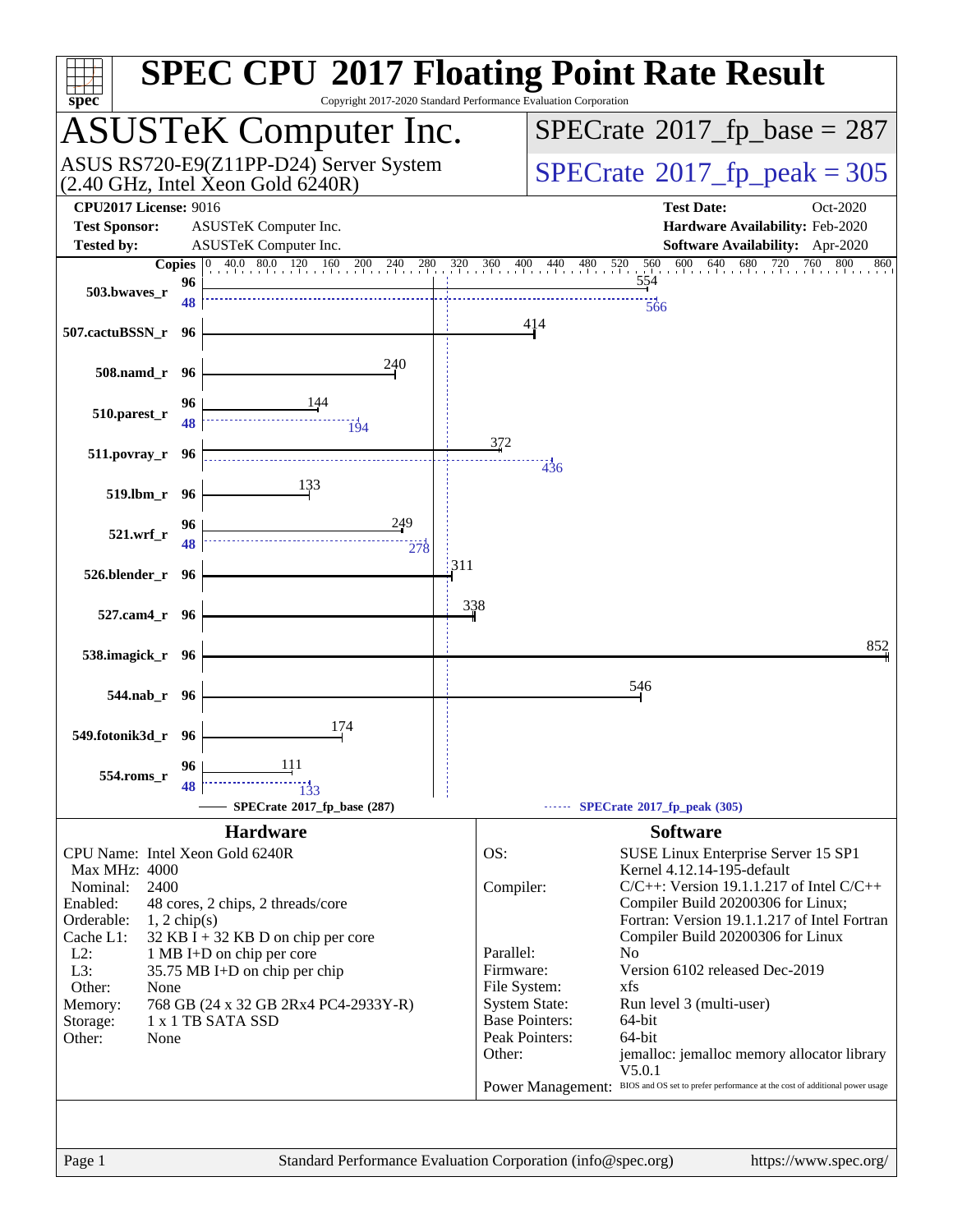

Copyright 2017-2020 Standard Performance Evaluation Corporation

# ASUSTeK Computer Inc.

ASUS RS720-E9(Z11PP-D24) Server System  $(2.40 \text{ GHz}, \text{ Intel Xeon Gold } 6240\text{R})$   $\big| \text{ SPECrate}^{\circledR} 2017 \text{ *fp\_peak} = 305*$  $\big| \text{ SPECrate}^{\circledR} 2017 \text{ *fp\_peak} = 305*$  $\big| \text{ SPECrate}^{\circledR} 2017 \text{ *fp\_peak} = 305*$ 

 $SPECTate$ <sup>®</sup>[2017\\_fp\\_base =](http://www.spec.org/auto/cpu2017/Docs/result-fields.html#SPECrate2017fpbase) 287

**[Test Sponsor:](http://www.spec.org/auto/cpu2017/Docs/result-fields.html#TestSponsor)** ASUSTeK Computer Inc. **[Hardware Availability:](http://www.spec.org/auto/cpu2017/Docs/result-fields.html#HardwareAvailability)** Feb-2020 **[Tested by:](http://www.spec.org/auto/cpu2017/Docs/result-fields.html#Testedby)** ASUSTeK Computer Inc. **[Software Availability:](http://www.spec.org/auto/cpu2017/Docs/result-fields.html#SoftwareAvailability)** Apr-2020

**[CPU2017 License:](http://www.spec.org/auto/cpu2017/Docs/result-fields.html#CPU2017License)** 9016 **[Test Date:](http://www.spec.org/auto/cpu2017/Docs/result-fields.html#TestDate)** Oct-2020

**[Results Table](http://www.spec.org/auto/cpu2017/Docs/result-fields.html#ResultsTable)**

|                            | <b>Base</b>   |                |       |                | <b>Peak</b> |                |       |               |                |              |                |              |                |              |
|----------------------------|---------------|----------------|-------|----------------|-------------|----------------|-------|---------------|----------------|--------------|----------------|--------------|----------------|--------------|
| <b>Benchmark</b>           | <b>Copies</b> | <b>Seconds</b> | Ratio | <b>Seconds</b> | Ratio       | <b>Seconds</b> | Ratio | <b>Copies</b> | <b>Seconds</b> | <b>Ratio</b> | <b>Seconds</b> | <b>Ratio</b> | <b>Seconds</b> | <b>Ratio</b> |
| 503.bwaves_r               | 96            | 1739           | 554   | 1738           | 554         | 1738           | 554   | 48            | 851            | 566          | 851            | 566          | 851            | 566          |
| 507.cactuBSSN r            | 96            | 293            | 414   | 295            | 412         | 294            | 414   | 96            | 293            | 414          | 295            | 412          | 294            | 414          |
| $508$ .namd $r$            | 96            | 381            | 240   | 381            | 240         | 380            | 240   | 96            | 381            | 240          | 381            | 240          | 380            | 240          |
| 510.parest_r               | 96            | 1760           | 143   | 1749           | 144         | 1749           | 144   | 48            | 647            | 194          | 648            | 194          | 647            | 194          |
| 511.povray_r               | 96            | 603            | 372   | 606            | 370         | 602            | 373   | 96            | 514            | 436          | 515            | 435          | 514            | 436          |
| 519.1bm r                  | 96            | 761            | 133   | 760            | 133         | 761            | 133   | 96            | 761            | 133          | 760            | 133          | 761            | 133          |
| $521$ .wrf r               | 96            | 862            | 249   | 869            | 247         | 865            | 249   | 48            | 387            | 278          | 386            | 279          | 386            | 278          |
| 526.blender r              | 96            | 470            | 311   | 471            | 310         | 471            | 311   | 96            | 470            | 311          | 471            | 310          | 471            | 311          |
| $527$ .cam $4r$            | 96            | 496            | 338   | 495            | 339         | 499            | 337   | 96            | 496            | 338          | 495            | 339          | 499            | 337          |
| 538.imagick_r              | 96            | 280            | 852   | 280            | 854         | 280            | 851   | 96            | 280            | 852          | 280            | 854          | 280            | 851          |
| $544$ .nab r               | 96            | 296            | 546   | 296            | 545         | 296            | 547   | 96            | 296            | 546          | 296            | 545          | 296            | 547          |
| 549.fotonik3d r            | 96            | 2158           | 173   | 2150           | 174         | 2153           | 174   | 96            | 2158           | 173          | 2150           | 174          | 2153           | 174          |
| $554$ .roms r              | 96            | 1373           | 111   | 1373           | <b>111</b>  | 1374           | 111   | 48            | 569            | 134          | 572            | <u>133</u>   | 577            | 132          |
| $SPECrate*2017_fp\_base =$ |               |                | 287   |                |             |                |       |               |                |              |                |              |                |              |

**[SPECrate](http://www.spec.org/auto/cpu2017/Docs/result-fields.html#SPECrate2017fppeak)[2017\\_fp\\_peak =](http://www.spec.org/auto/cpu2017/Docs/result-fields.html#SPECrate2017fppeak) 305**

Results appear in the [order in which they were run](http://www.spec.org/auto/cpu2017/Docs/result-fields.html#RunOrder). Bold underlined text [indicates a median measurement](http://www.spec.org/auto/cpu2017/Docs/result-fields.html#Median).

#### **[Compiler Notes](http://www.spec.org/auto/cpu2017/Docs/result-fields.html#CompilerNotes)**

The inconsistent Compiler version information under Compiler Version section is due to a discrepancy in Intel Compiler. The correct version of C/C++ compiler is: Version 19.1.1.217 Build 20200306 Compiler for Linux The correct version of Fortran compiler is: Version 19.1.1.217 Build 20200306 Compiler for Linux

#### **[Submit Notes](http://www.spec.org/auto/cpu2017/Docs/result-fields.html#SubmitNotes)**

 The numactl mechanism was used to bind copies to processors. The config file option 'submit' was used to generate numactl commands to bind each copy to a specific processor. For details, please see the config file.

#### **[Operating System Notes](http://www.spec.org/auto/cpu2017/Docs/result-fields.html#OperatingSystemNotes)**

 Stack size set to unlimited using "ulimit -s unlimited" OS set to performance mode via cpupower frequency-set -g performance

#### **[Environment Variables Notes](http://www.spec.org/auto/cpu2017/Docs/result-fields.html#EnvironmentVariablesNotes)**

```
Environment variables set by runcpu before the start of the run:
LD_LIBRARY_PATH = "/191u1/lib/intel64:/191u1/je5.0.1-64"
MALLOC_CONF = "retain:true"
```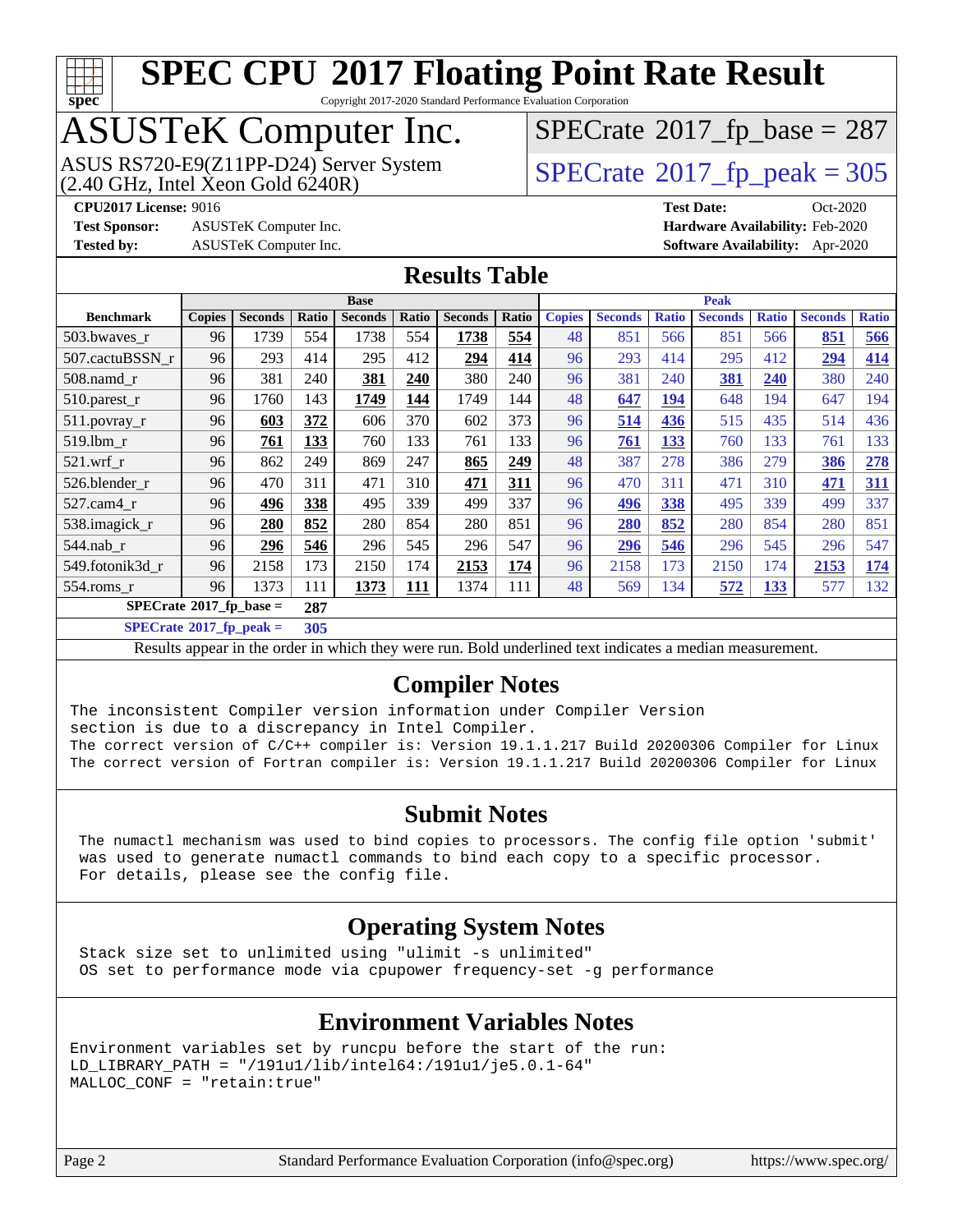

Copyright 2017-2020 Standard Performance Evaluation Corporation

# ASUSTeK Computer Inc.

 $(2.40 \text{ GHz}, \text{ Intel } \hat{\text{X}}$ con Gold 6240R) ASUS RS720-E9(Z11PP-D24) Server System  $\sqrt{SPECrate}$  $\sqrt{SPECrate}$  $\sqrt{SPECrate}$   $2017$  fp\_peak = 305

 $SPECTate@2017_fp\_base = 287$ 

**[Test Sponsor:](http://www.spec.org/auto/cpu2017/Docs/result-fields.html#TestSponsor)** ASUSTeK Computer Inc. **[Hardware Availability:](http://www.spec.org/auto/cpu2017/Docs/result-fields.html#HardwareAvailability)** Feb-2020 **[Tested by:](http://www.spec.org/auto/cpu2017/Docs/result-fields.html#Testedby)** ASUSTeK Computer Inc. **[Software Availability:](http://www.spec.org/auto/cpu2017/Docs/result-fields.html#SoftwareAvailability)** Apr-2020

**[CPU2017 License:](http://www.spec.org/auto/cpu2017/Docs/result-fields.html#CPU2017License)** 9016 **[Test Date:](http://www.spec.org/auto/cpu2017/Docs/result-fields.html#TestDate)** Oct-2020

#### **[General Notes](http://www.spec.org/auto/cpu2017/Docs/result-fields.html#GeneralNotes)**

 Binaries compiled on a system with 1x Intel Core i9-7980XE CPU + 64GB RAM memory using Redhat Enterprise Linux 8.0 Transparent Huge Pages enabled by default Prior to runcpu invocation Filesystem page cache synced and cleared with: sync; echo 3> /proc/sys/vm/drop\_caches runcpu command invoked through numactl i.e.: numactl --interleave=all runcpu <etc>

NA: The test sponsor attests, as of date of publication, that CVE-2017-5754 (Meltdown) is mitigated in the system as tested and documented. Yes: The test sponsor attests, as of date of publication, that CVE-2017-5753 (Spectre variant 1) is mitigated in the system as tested and documented. Yes: The test sponsor attests, as of date of publication, that CVE-2017-5715 (Spectre variant 2) is mitigated in the system as tested and documented.

The jemalloc library was configured and built at default for 32bit (i686) and 64bit (x86\_64) targets; built with the RedHat Enterprise 7.5, and the system compiler gcc 4.8.5; sources available from jemalloc.net or <https://github.com/jemalloc/jemalloc/releases>

#### **[Platform Notes](http://www.spec.org/auto/cpu2017/Docs/result-fields.html#PlatformNotes)**

BIOS Configuration: VT-d = Disabled Patrol Scrub = Disabled ENERGY\_PERF\_BIAS\_CFG mode = performance SNC = Enabled IMC interleaving = 1-way Engine Boost = Level3(Max) Enforce POR = Disable Memory Frequency = 2933 LLC dead line allc = Disabled SR-IOV Support = Disabled CSM Support = Disabled Sysinfo program /191u1/bin/sysinfo Rev: r6365 of 2019-08-21 295195f888a3d7edb1e6e46a485a0011 running on linux-628j Thu Oct 1 00:52:12 2020

 SUT (System Under Test) info as seen by some common utilities. For more information on this section, see <https://www.spec.org/cpu2017/Docs/config.html#sysinfo>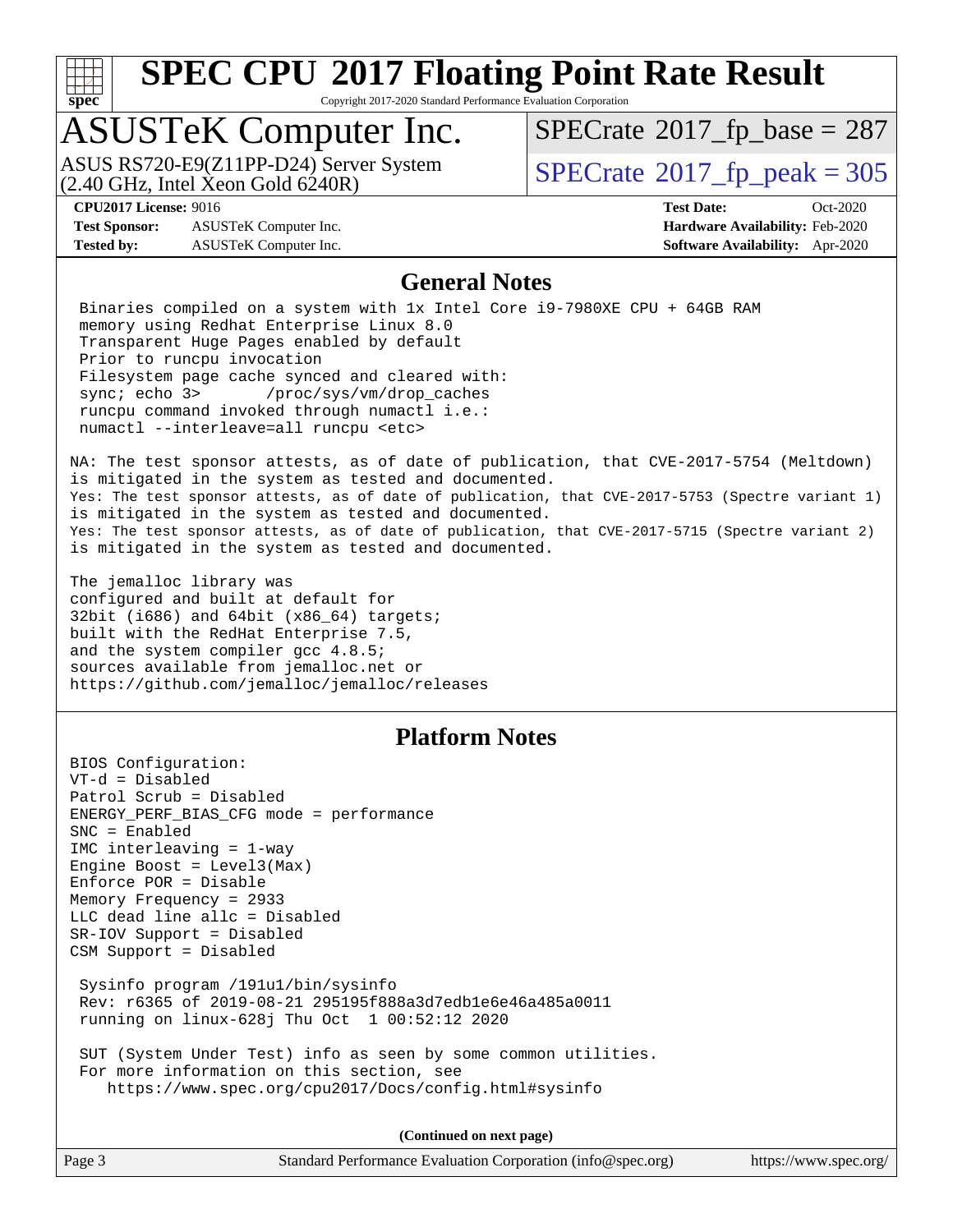

Copyright 2017-2020 Standard Performance Evaluation Corporation

# ASUSTeK Computer Inc.

 $(2.40 \text{ GHz}, \text{Intel Xeon Gold } 6240 \text{R})$ ASUS RS720-E9(Z11PP-D24) Server System  $\sqrt{SPECrate^{\circ}2017\_fp\_peak} = 305$  $\sqrt{SPECrate^{\circ}2017\_fp\_peak} = 305$  $\sqrt{SPECrate^{\circ}2017\_fp\_peak} = 305$ 

 $SPECTate$ <sup>®</sup>[2017\\_fp\\_base =](http://www.spec.org/auto/cpu2017/Docs/result-fields.html#SPECrate2017fpbase) 287

**[Test Sponsor:](http://www.spec.org/auto/cpu2017/Docs/result-fields.html#TestSponsor)** ASUSTeK Computer Inc. **[Hardware Availability:](http://www.spec.org/auto/cpu2017/Docs/result-fields.html#HardwareAvailability)** Feb-2020 **[Tested by:](http://www.spec.org/auto/cpu2017/Docs/result-fields.html#Testedby)** ASUSTeK Computer Inc. **[Software Availability:](http://www.spec.org/auto/cpu2017/Docs/result-fields.html#SoftwareAvailability)** Apr-2020

**[CPU2017 License:](http://www.spec.org/auto/cpu2017/Docs/result-fields.html#CPU2017License)** 9016 **[Test Date:](http://www.spec.org/auto/cpu2017/Docs/result-fields.html#TestDate)** Oct-2020

#### **[Platform Notes \(Continued\)](http://www.spec.org/auto/cpu2017/Docs/result-fields.html#PlatformNotes)**

Page 4 Standard Performance Evaluation Corporation [\(info@spec.org\)](mailto:info@spec.org) <https://www.spec.org/> From /proc/cpuinfo model name : Intel(R) Xeon(R) Gold 6240R CPU @ 2.40GHz 2 "physical id"s (chips) 96 "processors" cores, siblings (Caution: counting these is hw and system dependent. The following excerpts from /proc/cpuinfo might not be reliable. Use with caution.) cpu cores : 24 siblings : 48 physical 0: cores 0 1 2 3 4 5 6 9 10 11 12 13 16 17 18 19 20 21 24 25 26 27 28 29 physical 1: cores 0 1 2 3 4 5 6 8 9 10 11 12 13 16 17 18 19 20 21 25 26 27 28 29 From lscpu: Architecture: x86\_64 CPU op-mode(s): 32-bit, 64-bit Byte Order: Little Endian Address sizes: 46 bits physical, 48 bits virtual CPU(s): 96 On-line CPU(s) list: 0-95 Thread(s) per core: 2 Core(s) per socket: 24 Socket(s): 2 NUMA node(s): 4 Vendor ID: GenuineIntel CPU family: 6 Model: 85 Model name: Intel(R) Xeon(R) Gold 6240R CPU @ 2.40GHz Stepping: CPU MHz: 2400.000 CPU max MHz: 4000.0000 CPU min MHz: 1000.0000 BogoMIPS: 4800.00 Virtualization: VT-x L1d cache: 32K L1i cache: 32K L2 cache: 1024K L3 cache: 36608K NUMA node0 CPU(s): 0-3,7,8,12-14,18-20,48-51,55,56,60-62,66-68 NUMA node1 CPU(s): 4-6,9-11,15-17,21-23,52-54,57-59,63-65,69-71 NUMA node2 CPU(s): 24-27,31-33,37-39,43,44,72-75,79-81,85-87,91,92 NUMA node3 CPU(s): 28-30,34-36,40-42,45-47,76-78,82-84,88-90,93-95 Flags: fpu vme de pse tsc msr pae mce cx8 apic sep mtrr pge mca cmov pat pse36 clflush dts acpi mmx fxsr sse sse2 ss ht tm pbe syscall nx pdpe1gb rdtscp lm constant\_tsc art arch\_perfmon pebs bts rep\_good nopl xtopology nonstop\_tsc cpuid aperfmperf pni pclmulqdq dtes64 monitor ds\_cpl vmx smx est tm2 ssse3 sdbg fma cx16 xtpr pdcm pcid dca sse4\_1 sse4\_2 x2apic movbe popcnt tsc\_deadline\_timer aes xsave avx f16c rdrand lahf\_lm abm 3dnowprefetch cpuid\_fault epb cat\_l3 cdp\_l3 **(Continued on next page)**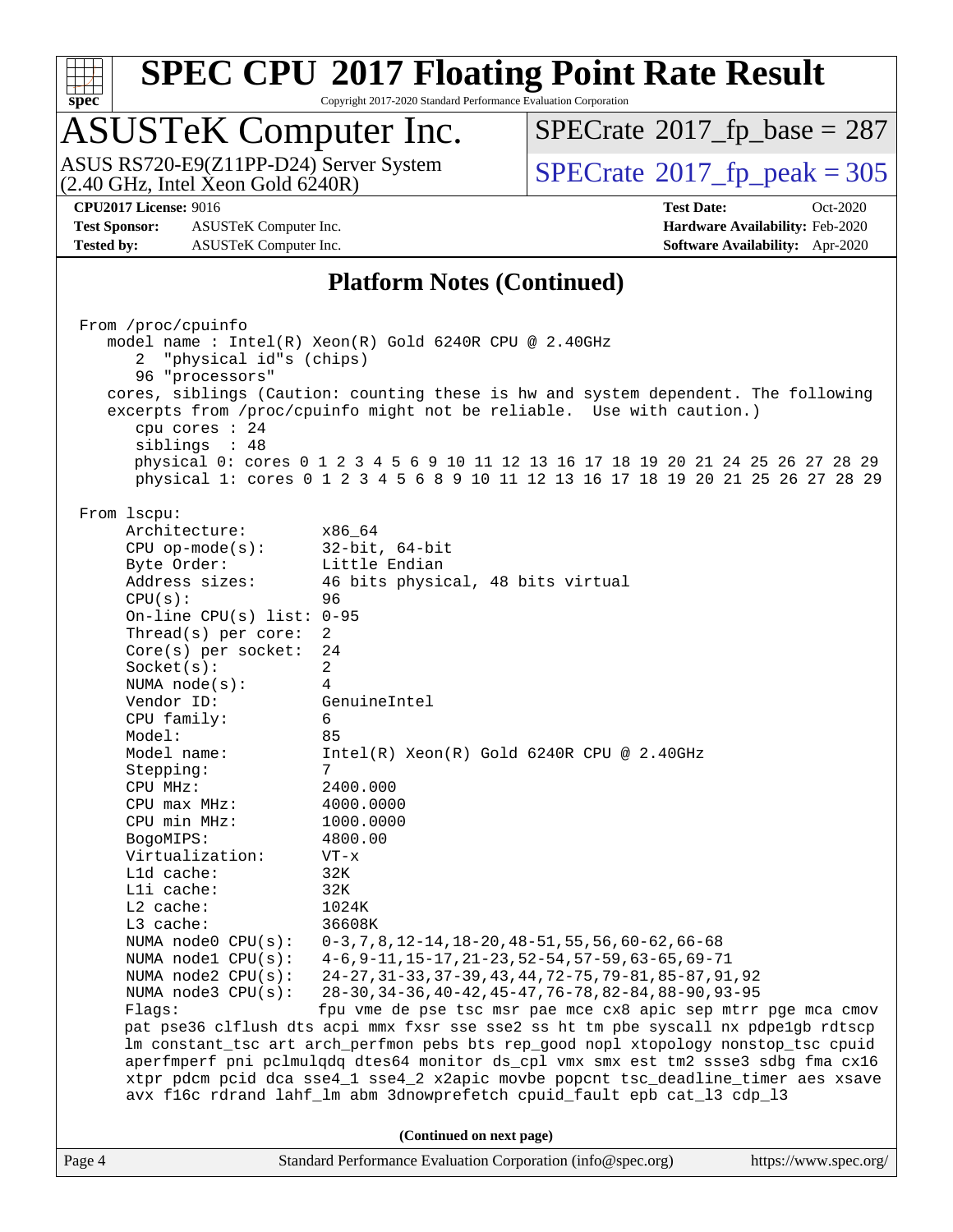

Copyright 2017-2020 Standard Performance Evaluation Corporation

# ASUSTeK Computer Inc.

ASUS RS720-E9(Z11PP-D24) Server System<br>(2.40 GHz, Intel Xeon Gold 6240R)

 $SPECTate<sup>®</sup>2017_fp_peak = 305$  $SPECTate<sup>®</sup>2017_fp_peak = 305$  $SPECTate<sup>®</sup>2017_fp_peak = 305$  $SPECTate@2017_fp\_base = 287$ 

**[Test Sponsor:](http://www.spec.org/auto/cpu2017/Docs/result-fields.html#TestSponsor)** ASUSTeK Computer Inc. **[Hardware Availability:](http://www.spec.org/auto/cpu2017/Docs/result-fields.html#HardwareAvailability)** Feb-2020 **[Tested by:](http://www.spec.org/auto/cpu2017/Docs/result-fields.html#Testedby)** ASUSTeK Computer Inc. **[Software Availability:](http://www.spec.org/auto/cpu2017/Docs/result-fields.html#SoftwareAvailability)** Apr-2020

**[CPU2017 License:](http://www.spec.org/auto/cpu2017/Docs/result-fields.html#CPU2017License)** 9016 **[Test Date:](http://www.spec.org/auto/cpu2017/Docs/result-fields.html#TestDate)** Oct-2020

#### **[Platform Notes \(Continued\)](http://www.spec.org/auto/cpu2017/Docs/result-fields.html#PlatformNotes)**

 invpcid\_single intel\_ppin ssbd mba ibrs ibpb stibp ibrs\_enhanced tpr\_shadow vnmi flexpriority ept vpid fsgsbase tsc\_adjust bmi1 hle avx2 smep bmi2 erms invpcid rtm cqm mpx rdt\_a avx512f avx512dq rdseed adx smap clflushopt clwb intel\_pt avx512cd avx512bw avx512vl xsaveopt xsavec xgetbv1 xsaves cqm\_llc cqm\_occup\_llc cqm\_mbm\_total cqm\_mbm\_local dtherm ida arat pln pts hwp hwp\_act\_window hwp\_epp hwp\_pkg\_req pku ospke avx512\_vnni md\_clear flush\_l1d arch\_capabilities

 /proc/cpuinfo cache data cache size : 36608 KB

 From numactl --hardware WARNING: a numactl 'node' might or might not correspond to a physical chip. available: 4 nodes (0-3)

 node 0 cpus: 0 1 2 3 7 8 12 13 14 18 19 20 48 49 50 51 55 56 60 61 62 66 67 68 node 0 size: 192078 MB node 0 free: 177698 MB node 1 cpus: 4 5 6 9 10 11 15 16 17 21 22 23 52 53 54 57 58 59 63 64 65 69 70 71 node 1 size: 193501 MB node 1 free: 183759 MB node 2 cpus: 24 25 26 27 31 32 33 37 38 39 43 44 72 73 74 75 79 80 81 85 86 87 91 92 node 2 size: 193531 MB node 2 free: 183816 MB node 3 cpus: 28 29 30 34 35 36 40 41 42 45 46 47 76 77 78 82 83 84 88 89 90 93 94 95 node 3 size: 193529 MB node 3 free: 183824 MB node distances: node 0 1 2 3 0: 10 11 21 21 1: 11 10 21 21 2: 21 21 10 11 3: 21 21 11 10 From /proc/meminfo MemTotal: 791185084 kB HugePages\_Total: 0 Hugepagesize: 2048 kB From /etc/\*release\* /etc/\*version\* os-release: NAME="SLES" VERSION="15-SP1" VERSION\_ID="15.1" PRETTY\_NAME="SUSE Linux Enterprise Server 15 SP1" ID="sles" ID\_LIKE="suse" ANSI\_COLOR="0;32" CPE\_NAME="cpe:/o:suse:sles:15:sp1"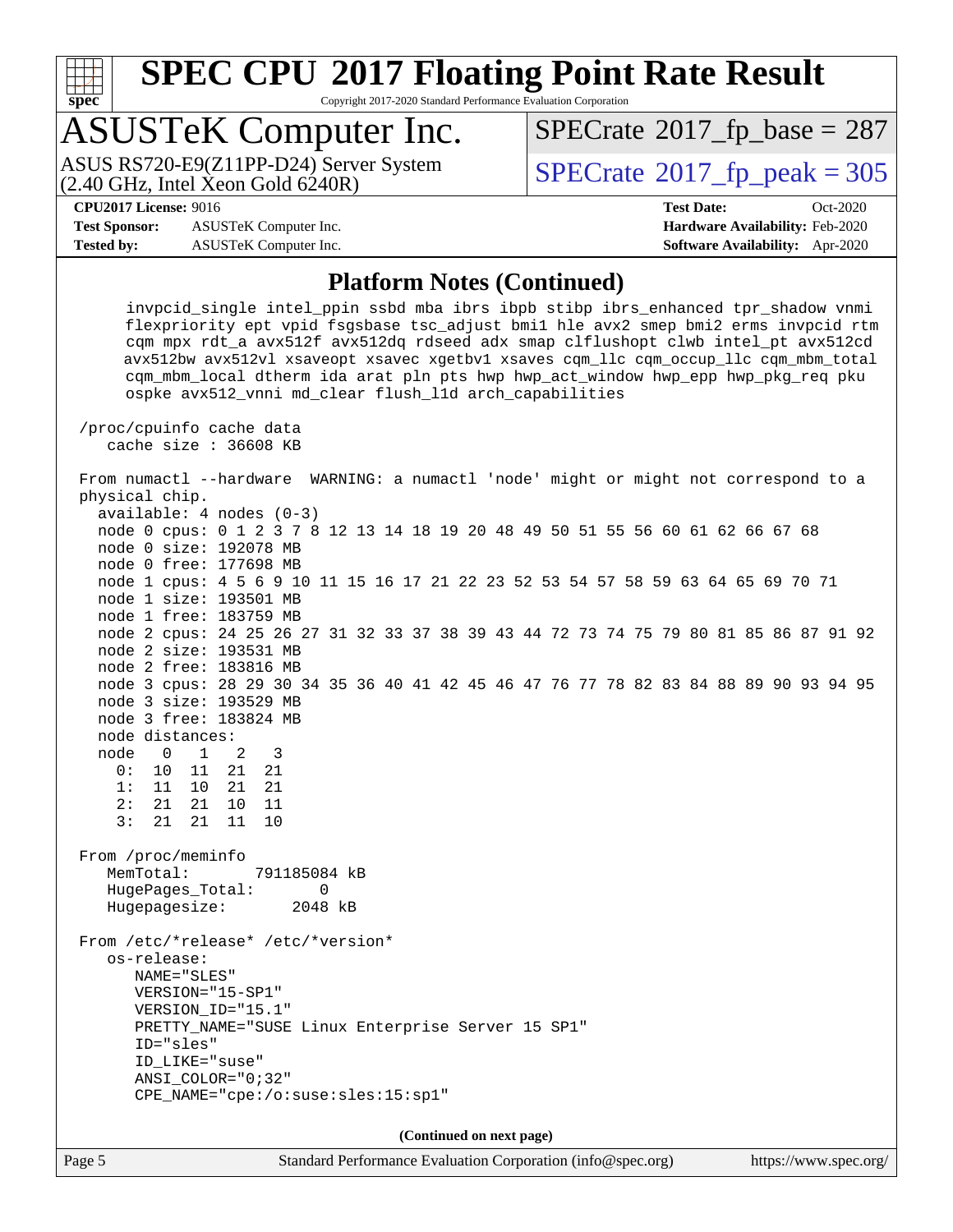

Copyright 2017-2020 Standard Performance Evaluation Corporation

# ASUSTeK Computer Inc.

 $(2.40 \text{ GHz}, \text{Intel } \hat{\text{X}}$ con Gold 6240R) ASUS RS720-E9(Z11PP-D24) Server System  $\sqrt{SPECrate}$  $\sqrt{SPECrate}$  $\sqrt{SPECrate}$   $2017$  fp\_peak = 305

 $SPECTate@2017_fp\_base = 287$ 

**[Test Sponsor:](http://www.spec.org/auto/cpu2017/Docs/result-fields.html#TestSponsor)** ASUSTeK Computer Inc. **[Hardware Availability:](http://www.spec.org/auto/cpu2017/Docs/result-fields.html#HardwareAvailability)** Feb-2020 **[Tested by:](http://www.spec.org/auto/cpu2017/Docs/result-fields.html#Testedby)** ASUSTeK Computer Inc. **[Software Availability:](http://www.spec.org/auto/cpu2017/Docs/result-fields.html#SoftwareAvailability)** Apr-2020

**[CPU2017 License:](http://www.spec.org/auto/cpu2017/Docs/result-fields.html#CPU2017License)** 9016 **[Test Date:](http://www.spec.org/auto/cpu2017/Docs/result-fields.html#TestDate)** Oct-2020

#### **[Platform Notes \(Continued\)](http://www.spec.org/auto/cpu2017/Docs/result-fields.html#PlatformNotes)**

Page 6 Standard Performance Evaluation Corporation [\(info@spec.org\)](mailto:info@spec.org) <https://www.spec.org/> uname -a: Linux linux-628j 4.12.14-195-default #1 SMP Tue May 7 10:55:11 UTC 2019 (8fba516) x86\_64 x86\_64 x86\_64 GNU/Linux Kernel self-reported vulnerability status: CVE-2018-3620 (L1 Terminal Fault): Not affected Microarchitectural Data Sampling: Not affected CVE-2017-5754 (Meltdown): Not affected CVE-2018-3639 (Speculative Store Bypass): Mitigation: Speculative Store Bypass disabled via prctl and seccomp CVE-2017-5753 (Spectre variant 1): Mitigation: \_\_user pointer sanitization CVE-2017-5715 (Spectre variant 1).<br>CVE-2017-5715 (Spectre variant 2): Mitigation: Enhanced IBRS, IBPB: conditional, RSB filling run-level 3 Sep 30 17:13 SPEC is set to: /191u1 Filesystem Type Size Used Avail Use% Mounted on /dev/sda4 xfs 932G 60G 872G 7% / From /sys/devices/virtual/dmi/id BIOS: American Megatrends Inc. 6102 12/05/2019 Vendor: ASUSTeK COMPUTER INC. Product: Z11PP-D24 Series Product Family: Server Serial: System Serial Number Additional information from dmidecode follows. WARNING: Use caution when you interpret this section. The 'dmidecode' program reads system data which is "intended to allow hardware to be accurately determined", but the intent may not be met, as there are frequent changes to hardware, firmware, and the "DMTF SMBIOS" standard. Memory: 24x Samsung M393A4K40CB2-CVF 32 GB 2 rank 2933 (End of data from sysinfo program) **[Compiler Version Notes](http://www.spec.org/auto/cpu2017/Docs/result-fields.html#CompilerVersionNotes)** ============================================================================== C | 519.1bm\_r(base, peak) 538.imagick\_r(base, peak) | 544.nab\_r(base, peak) ------------------------------------------------------------------------------ Intel(R) C Compiler for applications running on Intel(R) 64, Version 2021.1 NextGen Build 20200304 **(Continued on next page)**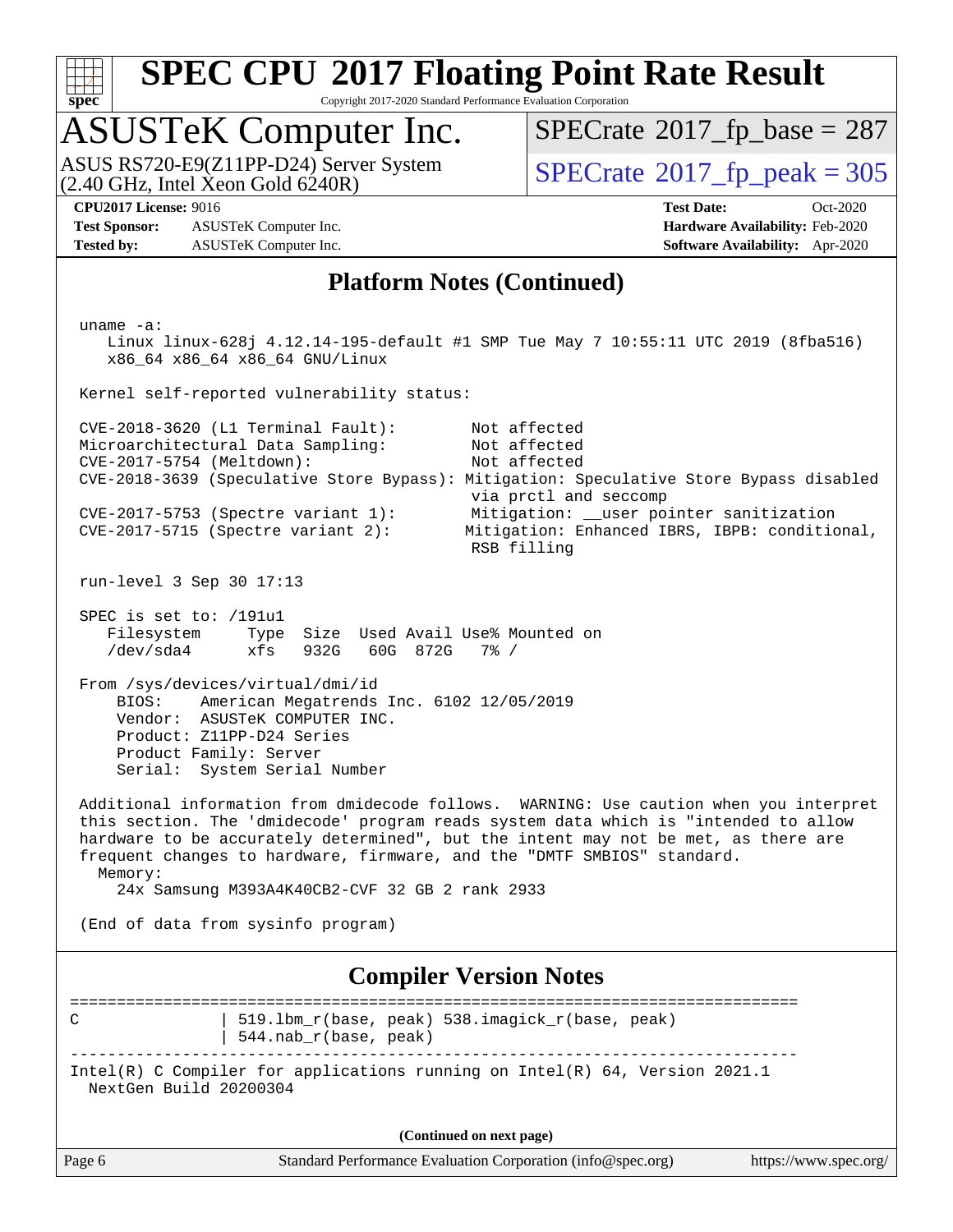

Copyright 2017-2020 Standard Performance Evaluation Corporation

# ASUSTeK Computer Inc.

ASUS RS720-E9(Z11PP-D24) Server System  $(2.40 \text{ GHz}, \text{ Intel Xeon Gold } 6240\text{R})$   $\big| \text{ SPECrate}^{\circledR} 2017 \text{ *fp\_peak} = 305*$  $\big| \text{ SPECrate}^{\circledR} 2017 \text{ *fp\_peak} = 305*$  $\big| \text{ SPECrate}^{\circledR} 2017 \text{ *fp\_peak} = 305*$ 

 $SPECTate$ <sup>®</sup>[2017\\_fp\\_base =](http://www.spec.org/auto/cpu2017/Docs/result-fields.html#SPECrate2017fpbase) 287

**[Test Sponsor:](http://www.spec.org/auto/cpu2017/Docs/result-fields.html#TestSponsor)** ASUSTeK Computer Inc. **[Hardware Availability:](http://www.spec.org/auto/cpu2017/Docs/result-fields.html#HardwareAvailability)** Feb-2020 **[Tested by:](http://www.spec.org/auto/cpu2017/Docs/result-fields.html#Testedby)** ASUSTeK Computer Inc. **[Software Availability:](http://www.spec.org/auto/cpu2017/Docs/result-fields.html#SoftwareAvailability)** Apr-2020

**[CPU2017 License:](http://www.spec.org/auto/cpu2017/Docs/result-fields.html#CPU2017License)** 9016 **[Test Date:](http://www.spec.org/auto/cpu2017/Docs/result-fields.html#TestDate)** Oct-2020

#### **[Compiler Version Notes \(Continued\)](http://www.spec.org/auto/cpu2017/Docs/result-fields.html#CompilerVersionNotes)**

| Page 7                 | Standard Performance Evaluation Corporation (info@spec.org)                                                                                 | https://www.spec.org/ |
|------------------------|---------------------------------------------------------------------------------------------------------------------------------------------|-----------------------|
|                        | (Continued on next page)                                                                                                                    |                       |
| $C++$ , $C$            | 511.povray_r(peak)                                                                                                                          |                       |
|                        |                                                                                                                                             |                       |
|                        | Copyright (C) 1985-2020 Intel Corporation. All rights reserved.                                                                             |                       |
| NextGen Build 20200304 | Intel(R) C Compiler for applications running on $Intel(R) 64$ , Version 2021.1                                                              |                       |
|                        | Copyright (C) 1985-2020 Intel Corporation. All rights reserved.                                                                             |                       |
| NextGen Build 20200304 | Intel(R) $C++$ Compiler for applications running on Intel(R) 64, Version 2021.1                                                             |                       |
|                        | $C++$ , C $\qquad$ 511.povray_r(base) 526.blender_r(base, peak)                                                                             |                       |
|                        |                                                                                                                                             |                       |
|                        | Version 19.1.1.217 Build 20200306<br>Copyright (C) 1985-2020 Intel Corporation. All rights reserved.                                        |                       |
|                        | Copyright (C) 1985-2020 Intel Corporation. All rights reserved.<br>Intel(R) C Intel(R) 64 Compiler for applications running on Intel(R) 64, |                       |
|                        | Version 19.1.1.217 Build 20200306                                                                                                           |                       |
|                        | Intel(R) C++ Intel(R) 64 Compiler for applications running on Intel(R) 64,                                                                  |                       |
|                        | $C++$ , C $\qquad \qquad \vert$ 511.povray_r(peak)                                                                                          |                       |
|                        | Copyright (C) 1985-2020 Intel Corporation. All rights reserved.                                                                             |                       |
| NextGen Build 20200304 | Intel(R) C Compiler for applications running on Intel(R) $64$ , Version 2021.1                                                              |                       |
|                        | Copyright (C) 1985-2020 Intel Corporation. All rights reserved.                                                                             |                       |
| NextGen Build 20200304 | Intel(R) $C++$ Compiler for applications running on Intel(R) 64, Version 2021.1                                                             |                       |
|                        | C++, C $  511.povray_r(base) 526.blender_r(base, peak)$                                                                                     |                       |
| NextGen Build 20200304 | Copyright (C) 1985-2020 Intel Corporation. All rights reserved.                                                                             |                       |
|                        | -------------------------------------<br>Intel(R) $C++$ Compiler for applications running on Intel(R) 64, Version 2021.1                    |                       |
| $C++$                  | $508.namd_r(base, peak) 510.parest_r(base, peak)$                                                                                           |                       |
|                        |                                                                                                                                             |                       |
|                        | Copyright (C) 1985-2020 Intel Corporation. All rights reserved.                                                                             |                       |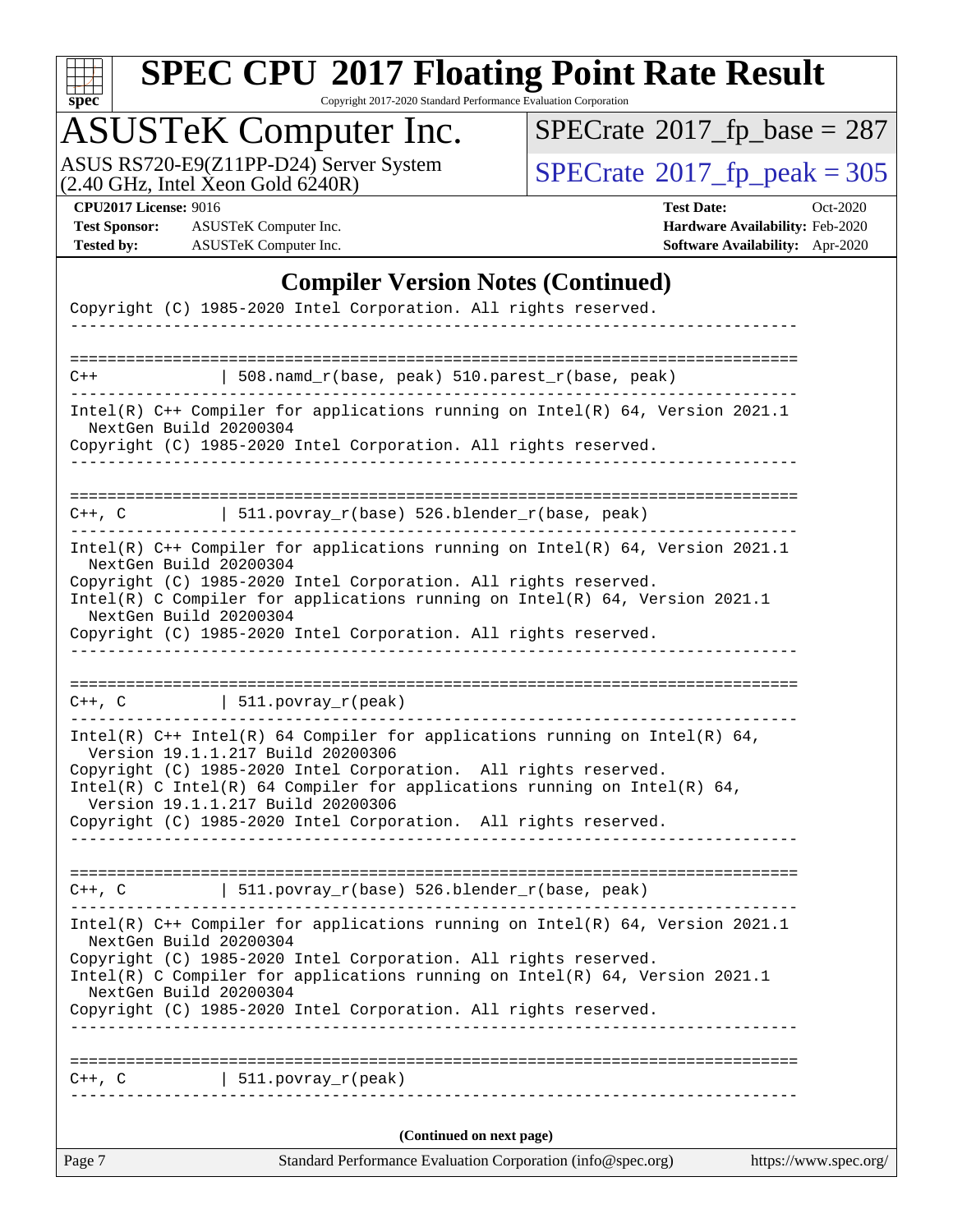

Copyright 2017-2020 Standard Performance Evaluation Corporation

# ASUSTeK Computer Inc.

ASUS RS720-E9(Z11PP-D24) Server System  $(2.40 \text{ GHz}, \text{ Intel Xeon Gold } 6240\text{R})$   $\big| \text{ SPECrate}^{\circledR} 2017 \text{ *fp\_peak} = 305*$  $\big| \text{ SPECrate}^{\circledR} 2017 \text{ *fp\_peak} = 305*$  $\big| \text{ SPECrate}^{\circledR} 2017 \text{ *fp\_peak} = 305*$ 

 $SPECTate$ <sup>®</sup>[2017\\_fp\\_base =](http://www.spec.org/auto/cpu2017/Docs/result-fields.html#SPECrate2017fpbase) 287

**[Test Sponsor:](http://www.spec.org/auto/cpu2017/Docs/result-fields.html#TestSponsor)** ASUSTeK Computer Inc. **[Hardware Availability:](http://www.spec.org/auto/cpu2017/Docs/result-fields.html#HardwareAvailability)** Feb-2020 **[Tested by:](http://www.spec.org/auto/cpu2017/Docs/result-fields.html#Testedby)** ASUSTeK Computer Inc. **[Software Availability:](http://www.spec.org/auto/cpu2017/Docs/result-fields.html#SoftwareAvailability)** Apr-2020

**[CPU2017 License:](http://www.spec.org/auto/cpu2017/Docs/result-fields.html#CPU2017License)** 9016 **[Test Date:](http://www.spec.org/auto/cpu2017/Docs/result-fields.html#TestDate)** Oct-2020

#### **[Compiler Version Notes \(Continued\)](http://www.spec.org/auto/cpu2017/Docs/result-fields.html#CompilerVersionNotes)**

| Page 8           | Standard Performance Evaluation Corporation (info@spec.org)                                                                                                                                                                                                                                                                                                                                                                                | https://www.spec.org/ |
|------------------|--------------------------------------------------------------------------------------------------------------------------------------------------------------------------------------------------------------------------------------------------------------------------------------------------------------------------------------------------------------------------------------------------------------------------------------------|-----------------------|
|                  | (Continued on next page)                                                                                                                                                                                                                                                                                                                                                                                                                   |                       |
|                  | $Intel(R)$ Fortran Intel(R) 64 Compiler for applications running on Intel(R)<br>64, Version 19.1.1.217 Build 20200306                                                                                                                                                                                                                                                                                                                      |                       |
| Fortran, C       | $521.wrf_r(peak)$                                                                                                                                                                                                                                                                                                                                                                                                                          |                       |
|                  | $Intel(R)$ Fortran Intel(R) 64 Compiler for applications running on Intel(R)<br>64, Version 19.1.1.217 Build 20200306<br>Copyright (C) 1985-2020 Intel Corporation. All rights reserved.<br>Intel(R) C Compiler for applications running on $Intel(R) 64$ , Version 2021.1<br>NextGen Build 20200304<br>Copyright (C) 1985-2020 Intel Corporation. All rights reserved.                                                                    |                       |
| ---------------- | Fortran, C $\vert$ 521.wrf_r(base) 527.cam4_r(base, peak)                                                                                                                                                                                                                                                                                                                                                                                  |                       |
|                  | $Intel(R)$ Fortran Intel(R) 64 Compiler for applications running on Intel(R)<br>64, Version 19.1.1.217 Build 20200306<br>Copyright (C) 1985-2020 Intel Corporation. All rights reserved.                                                                                                                                                                                                                                                   |                       |
| Fortran          | 503.bwaves_r(base, peak) 549.fotonik3d_r(base, peak)<br>  554.roms_r(base, peak)<br>________________________________                                                                                                                                                                                                                                                                                                                       |                       |
|                  | Copyright (C) 1985-2020 Intel Corporation. All rights reserved.<br>Intel(R) C Compiler for applications running on Intel(R) $64$ , Version 2021.1<br>NextGen Build 20200304<br>Copyright (C) 1985-2020 Intel Corporation. All rights reserved.<br>$Intel(R)$ Fortran Intel(R) 64 Compiler for applications running on Intel(R)<br>64, Version 19.1.1.217 Build 20200306<br>Copyright (C) 1985-2020 Intel Corporation. All rights reserved. |                       |
|                  | Intel(R) $C++$ Compiler for applications running on Intel(R) 64, Version 2021.1<br>NextGen Build 20200304                                                                                                                                                                                                                                                                                                                                  |                       |
|                  | C++, C, Fortran   507.cactuBSSN_r(base, peak)                                                                                                                                                                                                                                                                                                                                                                                              |                       |
|                  | Version 19.1.1.217 Build 20200306<br>Copyright (C) 1985-2020 Intel Corporation. All rights reserved.                                                                                                                                                                                                                                                                                                                                       |                       |
|                  | Intel(R) $C++$ Intel(R) 64 Compiler for applications running on Intel(R) 64,<br>Version 19.1.1.217 Build 20200306<br>Copyright (C) 1985-2020 Intel Corporation. All rights reserved.<br>Intel(R) C Intel(R) 64 Compiler for applications running on Intel(R) 64,                                                                                                                                                                           |                       |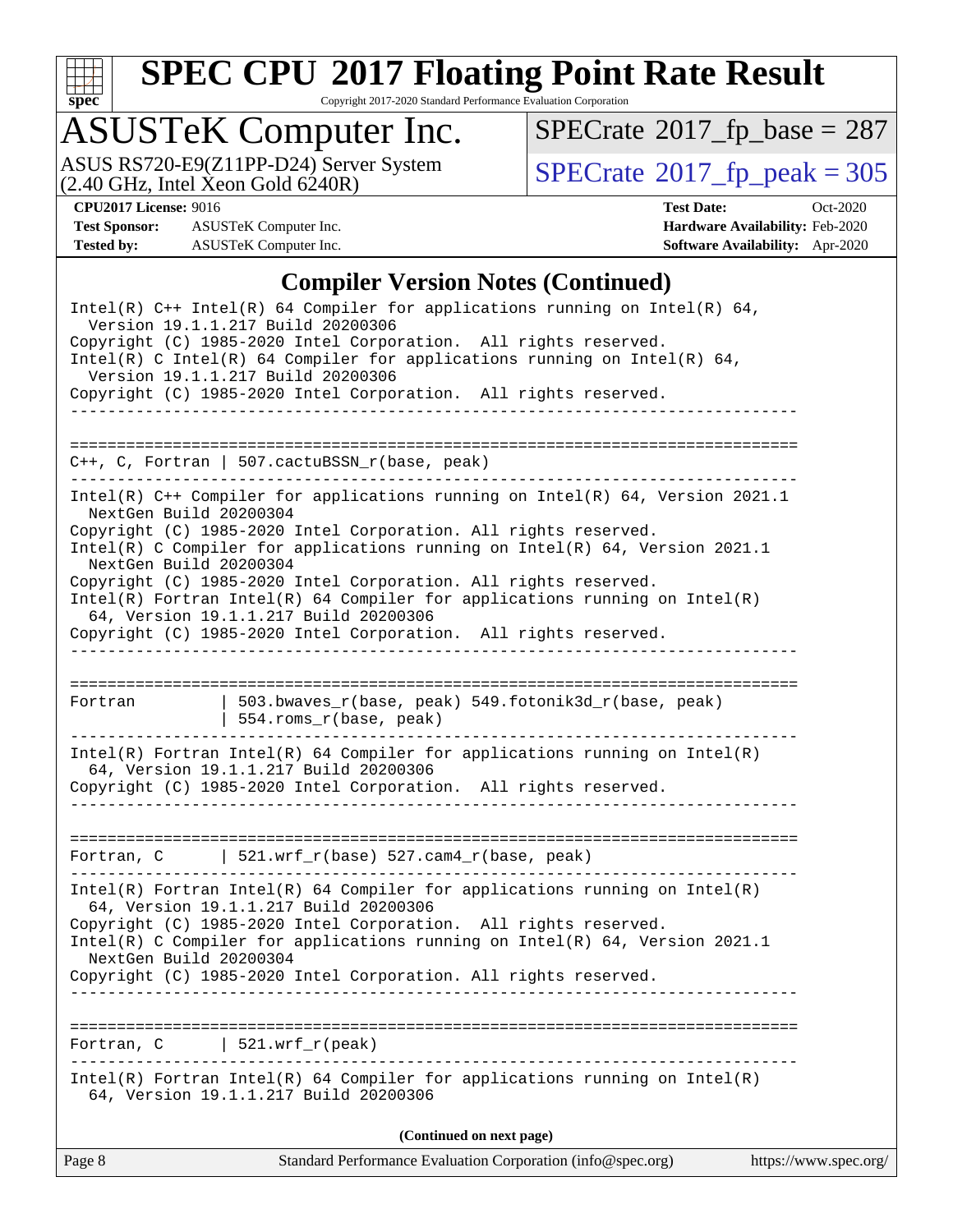

#### **[SPEC CPU](http://www.spec.org/auto/cpu2017/Docs/result-fields.html#SPECCPU2017FloatingPointRateResult)[2017 Floating Point Rate Result](http://www.spec.org/auto/cpu2017/Docs/result-fields.html#SPECCPU2017FloatingPointRateResult)** Copyright 2017-2020 Standard Performance Evaluation Corporation

# ASUSTeK Computer Inc.<br>ASUS RS720-E9(Z11PP-D24) Server System

 $(2.40$  GHz, Intel Xeon Gold  $6240R$ )

 $SPECTate$ <sup>®</sup>[2017\\_fp\\_base =](http://www.spec.org/auto/cpu2017/Docs/result-fields.html#SPECrate2017fpbase) 287

 $SPECTate@2017_fp\_peak = 305$ 

**[Test Sponsor:](http://www.spec.org/auto/cpu2017/Docs/result-fields.html#TestSponsor)** ASUSTeK Computer Inc. **[Hardware Availability:](http://www.spec.org/auto/cpu2017/Docs/result-fields.html#HardwareAvailability)** Feb-2020 **[Tested by:](http://www.spec.org/auto/cpu2017/Docs/result-fields.html#Testedby)** ASUSTeK Computer Inc. **[Software Availability:](http://www.spec.org/auto/cpu2017/Docs/result-fields.html#SoftwareAvailability)** Apr-2020

**[CPU2017 License:](http://www.spec.org/auto/cpu2017/Docs/result-fields.html#CPU2017License)** 9016 **[Test Date:](http://www.spec.org/auto/cpu2017/Docs/result-fields.html#TestDate)** Oct-2020

#### **[Compiler Version Notes \(Continued\)](http://www.spec.org/auto/cpu2017/Docs/result-fields.html#CompilerVersionNotes)**

| Copyright (C) 1985-2020 Intel Corporation. All rights reserved.<br>Intel(R) C Intel(R) 64 Compiler for applications running on Intel(R) 64,<br>Version 19.1.1.217 Build 20200306<br>Copyright (C) 1985-2020 Intel Corporation. All rights reserved.                                                                                                                          |
|------------------------------------------------------------------------------------------------------------------------------------------------------------------------------------------------------------------------------------------------------------------------------------------------------------------------------------------------------------------------------|
| Fortran, $C$   521.wrf $r(base)$ 527.cam4 $r(base$ , peak)                                                                                                                                                                                                                                                                                                                   |
| Intel(R) Fortran Intel(R) 64 Compiler for applications running on Intel(R)<br>64, Version 19.1.1.217 Build 20200306<br>Copyright (C) 1985-2020 Intel Corporation. All rights reserved.<br>Intel(R) C Compiler for applications running on Intel(R) $64$ , Version 2021.1<br>NextGen Build 20200304<br>Copyright (C) 1985-2020 Intel Corporation. All rights reserved.        |
| Fortran, C   521.wrf_r(peak)                                                                                                                                                                                                                                                                                                                                                 |
| $Intel(R)$ Fortran Intel(R) 64 Compiler for applications running on Intel(R)<br>64, Version 19.1.1.217 Build 20200306<br>Copyright (C) 1985-2020 Intel Corporation. All rights reserved.<br>Intel(R) C Intel(R) 64 Compiler for applications running on Intel(R) 64,<br>Version 19.1.1.217 Build 20200306<br>Copyright (C) 1985-2020 Intel Corporation. All rights reserved. |

## **[Base Compiler Invocation](http://www.spec.org/auto/cpu2017/Docs/result-fields.html#BaseCompilerInvocation)**

[C benchmarks](http://www.spec.org/auto/cpu2017/Docs/result-fields.html#Cbenchmarks): [icc](http://www.spec.org/cpu2017/results/res2020q4/cpu2017-20201023-24238.flags.html#user_CCbase_intel_icc_66fc1ee009f7361af1fbd72ca7dcefbb700085f36577c54f309893dd4ec40d12360134090235512931783d35fd58c0460139e722d5067c5574d8eaf2b3e37e92)

[C++ benchmarks:](http://www.spec.org/auto/cpu2017/Docs/result-fields.html#CXXbenchmarks) [icpc](http://www.spec.org/cpu2017/results/res2020q4/cpu2017-20201023-24238.flags.html#user_CXXbase_intel_icpc_c510b6838c7f56d33e37e94d029a35b4a7bccf4766a728ee175e80a419847e808290a9b78be685c44ab727ea267ec2f070ec5dc83b407c0218cded6866a35d07)

[Fortran benchmarks](http://www.spec.org/auto/cpu2017/Docs/result-fields.html#Fortranbenchmarks): [ifort](http://www.spec.org/cpu2017/results/res2020q4/cpu2017-20201023-24238.flags.html#user_FCbase_intel_ifort_8111460550e3ca792625aed983ce982f94888b8b503583aa7ba2b8303487b4d8a21a13e7191a45c5fd58ff318f48f9492884d4413fa793fd88dd292cad7027ca)

[Benchmarks using both Fortran and C](http://www.spec.org/auto/cpu2017/Docs/result-fields.html#BenchmarksusingbothFortranandC): [ifort](http://www.spec.org/cpu2017/results/res2020q4/cpu2017-20201023-24238.flags.html#user_CC_FCbase_intel_ifort_8111460550e3ca792625aed983ce982f94888b8b503583aa7ba2b8303487b4d8a21a13e7191a45c5fd58ff318f48f9492884d4413fa793fd88dd292cad7027ca) [icc](http://www.spec.org/cpu2017/results/res2020q4/cpu2017-20201023-24238.flags.html#user_CC_FCbase_intel_icc_66fc1ee009f7361af1fbd72ca7dcefbb700085f36577c54f309893dd4ec40d12360134090235512931783d35fd58c0460139e722d5067c5574d8eaf2b3e37e92)

[Benchmarks using both C and C++](http://www.spec.org/auto/cpu2017/Docs/result-fields.html#BenchmarksusingbothCandCXX): [icpc](http://www.spec.org/cpu2017/results/res2020q4/cpu2017-20201023-24238.flags.html#user_CC_CXXbase_intel_icpc_c510b6838c7f56d33e37e94d029a35b4a7bccf4766a728ee175e80a419847e808290a9b78be685c44ab727ea267ec2f070ec5dc83b407c0218cded6866a35d07) [icc](http://www.spec.org/cpu2017/results/res2020q4/cpu2017-20201023-24238.flags.html#user_CC_CXXbase_intel_icc_66fc1ee009f7361af1fbd72ca7dcefbb700085f36577c54f309893dd4ec40d12360134090235512931783d35fd58c0460139e722d5067c5574d8eaf2b3e37e92)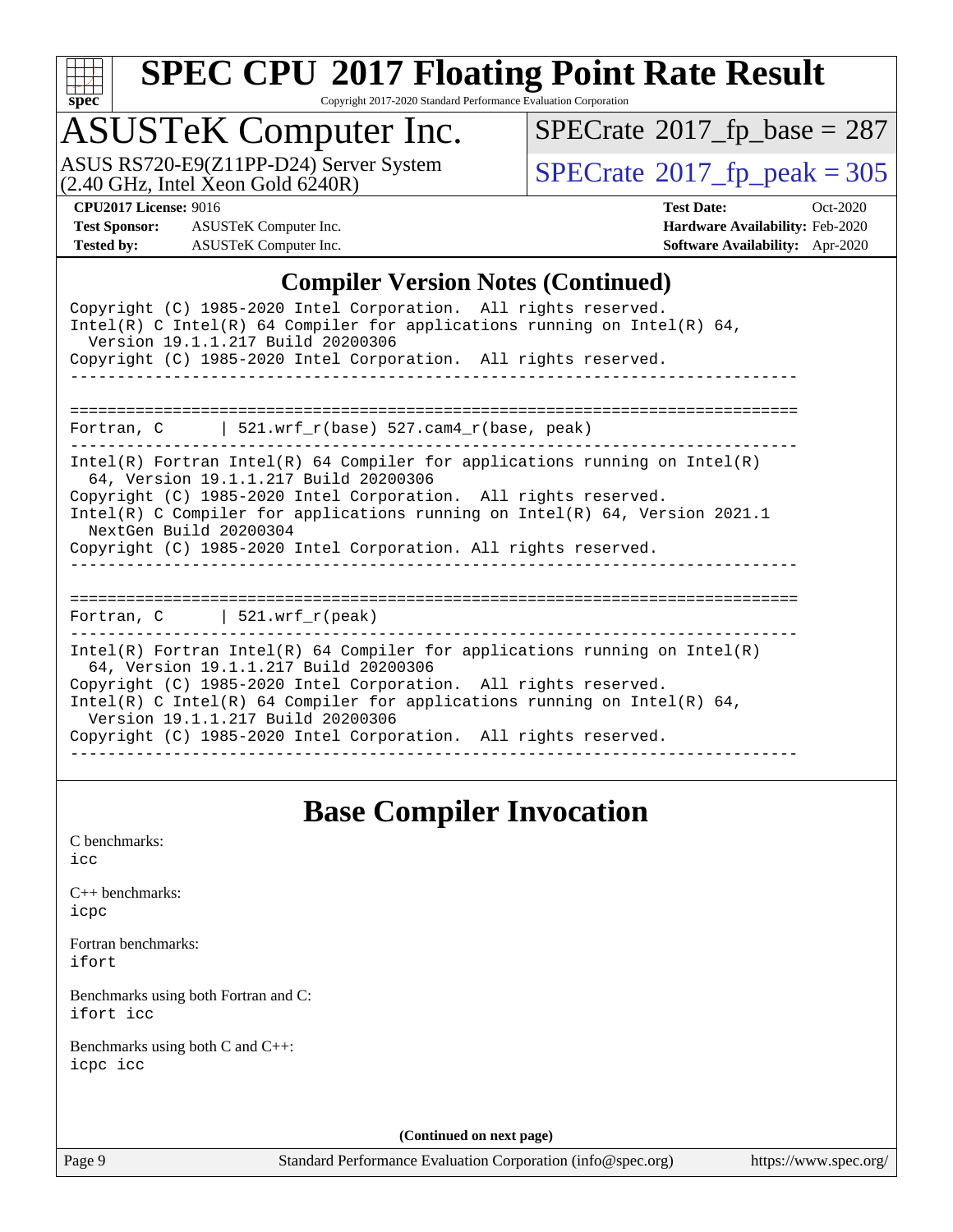

Copyright 2017-2020 Standard Performance Evaluation Corporation

# ASUSTeK Computer Inc.<br>ASUS RS720-E9(Z11PP-D24) Server System

 $(2.40 \text{ GHz}, \text{Intel } \hat{\text{X}}$ con Gold 6240R)

 $SPECTate$ <sup>®</sup>[2017\\_fp\\_base =](http://www.spec.org/auto/cpu2017/Docs/result-fields.html#SPECrate2017fpbase) 287

**[CPU2017 License:](http://www.spec.org/auto/cpu2017/Docs/result-fields.html#CPU2017License)** 9016 **[Test Date:](http://www.spec.org/auto/cpu2017/Docs/result-fields.html#TestDate)** Oct-2020

**[Test Sponsor:](http://www.spec.org/auto/cpu2017/Docs/result-fields.html#TestSponsor)** ASUSTeK Computer Inc. **[Hardware Availability:](http://www.spec.org/auto/cpu2017/Docs/result-fields.html#HardwareAvailability)** Feb-2020 **[Tested by:](http://www.spec.org/auto/cpu2017/Docs/result-fields.html#Testedby)** ASUSTeK Computer Inc. **[Software Availability:](http://www.spec.org/auto/cpu2017/Docs/result-fields.html#SoftwareAvailability)** Apr-2020

 $SPECTate<sup>®</sup>2017<sub>fr</sub>peak =  $305$$ 

# **[Base Compiler Invocation \(Continued\)](http://www.spec.org/auto/cpu2017/Docs/result-fields.html#BaseCompilerInvocation)**

[Benchmarks using Fortran, C, and C++:](http://www.spec.org/auto/cpu2017/Docs/result-fields.html#BenchmarksusingFortranCandCXX) [icpc](http://www.spec.org/cpu2017/results/res2020q4/cpu2017-20201023-24238.flags.html#user_CC_CXX_FCbase_intel_icpc_c510b6838c7f56d33e37e94d029a35b4a7bccf4766a728ee175e80a419847e808290a9b78be685c44ab727ea267ec2f070ec5dc83b407c0218cded6866a35d07) [icc](http://www.spec.org/cpu2017/results/res2020q4/cpu2017-20201023-24238.flags.html#user_CC_CXX_FCbase_intel_icc_66fc1ee009f7361af1fbd72ca7dcefbb700085f36577c54f309893dd4ec40d12360134090235512931783d35fd58c0460139e722d5067c5574d8eaf2b3e37e92) [ifort](http://www.spec.org/cpu2017/results/res2020q4/cpu2017-20201023-24238.flags.html#user_CC_CXX_FCbase_intel_ifort_8111460550e3ca792625aed983ce982f94888b8b503583aa7ba2b8303487b4d8a21a13e7191a45c5fd58ff318f48f9492884d4413fa793fd88dd292cad7027ca)

### **[Base Portability Flags](http://www.spec.org/auto/cpu2017/Docs/result-fields.html#BasePortabilityFlags)**

 503.bwaves\_r: [-DSPEC\\_LP64](http://www.spec.org/cpu2017/results/res2020q4/cpu2017-20201023-24238.flags.html#suite_basePORTABILITY503_bwaves_r_DSPEC_LP64) 507.cactuBSSN\_r: [-DSPEC\\_LP64](http://www.spec.org/cpu2017/results/res2020q4/cpu2017-20201023-24238.flags.html#suite_basePORTABILITY507_cactuBSSN_r_DSPEC_LP64) 508.namd\_r: [-DSPEC\\_LP64](http://www.spec.org/cpu2017/results/res2020q4/cpu2017-20201023-24238.flags.html#suite_basePORTABILITY508_namd_r_DSPEC_LP64) 510.parest\_r: [-DSPEC\\_LP64](http://www.spec.org/cpu2017/results/res2020q4/cpu2017-20201023-24238.flags.html#suite_basePORTABILITY510_parest_r_DSPEC_LP64) 511.povray\_r: [-DSPEC\\_LP64](http://www.spec.org/cpu2017/results/res2020q4/cpu2017-20201023-24238.flags.html#suite_basePORTABILITY511_povray_r_DSPEC_LP64) 519.lbm\_r: [-DSPEC\\_LP64](http://www.spec.org/cpu2017/results/res2020q4/cpu2017-20201023-24238.flags.html#suite_basePORTABILITY519_lbm_r_DSPEC_LP64) 521.wrf\_r: [-DSPEC\\_LP64](http://www.spec.org/cpu2017/results/res2020q4/cpu2017-20201023-24238.flags.html#suite_basePORTABILITY521_wrf_r_DSPEC_LP64) [-DSPEC\\_CASE\\_FLAG](http://www.spec.org/cpu2017/results/res2020q4/cpu2017-20201023-24238.flags.html#b521.wrf_r_baseCPORTABILITY_DSPEC_CASE_FLAG) [-convert big\\_endian](http://www.spec.org/cpu2017/results/res2020q4/cpu2017-20201023-24238.flags.html#user_baseFPORTABILITY521_wrf_r_convert_big_endian_c3194028bc08c63ac5d04de18c48ce6d347e4e562e8892b8bdbdc0214820426deb8554edfa529a3fb25a586e65a3d812c835984020483e7e73212c4d31a38223) 526.blender\_r: [-DSPEC\\_LP64](http://www.spec.org/cpu2017/results/res2020q4/cpu2017-20201023-24238.flags.html#suite_basePORTABILITY526_blender_r_DSPEC_LP64) [-DSPEC\\_LINUX](http://www.spec.org/cpu2017/results/res2020q4/cpu2017-20201023-24238.flags.html#b526.blender_r_baseCPORTABILITY_DSPEC_LINUX) [-funsigned-char](http://www.spec.org/cpu2017/results/res2020q4/cpu2017-20201023-24238.flags.html#user_baseCPORTABILITY526_blender_r_force_uchar_40c60f00ab013830e2dd6774aeded3ff59883ba5a1fc5fc14077f794d777847726e2a5858cbc7672e36e1b067e7e5c1d9a74f7176df07886a243d7cc18edfe67) 527.cam4\_r: [-DSPEC\\_LP64](http://www.spec.org/cpu2017/results/res2020q4/cpu2017-20201023-24238.flags.html#suite_basePORTABILITY527_cam4_r_DSPEC_LP64) [-DSPEC\\_CASE\\_FLAG](http://www.spec.org/cpu2017/results/res2020q4/cpu2017-20201023-24238.flags.html#b527.cam4_r_baseCPORTABILITY_DSPEC_CASE_FLAG) 538.imagick\_r: [-DSPEC\\_LP64](http://www.spec.org/cpu2017/results/res2020q4/cpu2017-20201023-24238.flags.html#suite_basePORTABILITY538_imagick_r_DSPEC_LP64) 544.nab\_r: [-DSPEC\\_LP64](http://www.spec.org/cpu2017/results/res2020q4/cpu2017-20201023-24238.flags.html#suite_basePORTABILITY544_nab_r_DSPEC_LP64) 549.fotonik3d\_r: [-DSPEC\\_LP64](http://www.spec.org/cpu2017/results/res2020q4/cpu2017-20201023-24238.flags.html#suite_basePORTABILITY549_fotonik3d_r_DSPEC_LP64) 554.roms\_r: [-DSPEC\\_LP64](http://www.spec.org/cpu2017/results/res2020q4/cpu2017-20201023-24238.flags.html#suite_basePORTABILITY554_roms_r_DSPEC_LP64)

## **[Base Optimization Flags](http://www.spec.org/auto/cpu2017/Docs/result-fields.html#BaseOptimizationFlags)**

#### [C benchmarks](http://www.spec.org/auto/cpu2017/Docs/result-fields.html#Cbenchmarks):

[-m64](http://www.spec.org/cpu2017/results/res2020q4/cpu2017-20201023-24238.flags.html#user_CCbase_m64-icc) [-qnextgen](http://www.spec.org/cpu2017/results/res2020q4/cpu2017-20201023-24238.flags.html#user_CCbase_f-qnextgen) [-std=c11](http://www.spec.org/cpu2017/results/res2020q4/cpu2017-20201023-24238.flags.html#user_CCbase_std-icc-std_0e1c27790398a4642dfca32ffe6c27b5796f9c2d2676156f2e42c9c44eaad0c049b1cdb667a270c34d979996257aeb8fc440bfb01818dbc9357bd9d174cb8524) [-Wl,-plugin-opt=-x86-branches-within-32B-boundaries](http://www.spec.org/cpu2017/results/res2020q4/cpu2017-20201023-24238.flags.html#user_CCbase_f-x86-branches-within-32B-boundaries_0098b4e4317ae60947b7b728078a624952a08ac37a3c797dfb4ffeb399e0c61a9dd0f2f44ce917e9361fb9076ccb15e7824594512dd315205382d84209e912f3) [-Wl,-z,muldefs](http://www.spec.org/cpu2017/results/res2020q4/cpu2017-20201023-24238.flags.html#user_CCbase_link_force_multiple1_b4cbdb97b34bdee9ceefcfe54f4c8ea74255f0b02a4b23e853cdb0e18eb4525ac79b5a88067c842dd0ee6996c24547a27a4b99331201badda8798ef8a743f577) [-fuse-ld=gold](http://www.spec.org/cpu2017/results/res2020q4/cpu2017-20201023-24238.flags.html#user_CCbase_f-fuse-ld_920b3586e2b8c6e0748b9c84fa9b744736ba725a32cab14ad8f3d4ad28eecb2f59d1144823d2e17006539a88734fe1fc08fc3035f7676166309105a78aaabc32) [-xCORE-AVX512](http://www.spec.org/cpu2017/results/res2020q4/cpu2017-20201023-24238.flags.html#user_CCbase_f-xCORE-AVX512) [-Ofast](http://www.spec.org/cpu2017/results/res2020q4/cpu2017-20201023-24238.flags.html#user_CCbase_f-Ofast) [-ffast-math](http://www.spec.org/cpu2017/results/res2020q4/cpu2017-20201023-24238.flags.html#user_CCbase_f-ffast-math) [-flto](http://www.spec.org/cpu2017/results/res2020q4/cpu2017-20201023-24238.flags.html#user_CCbase_f-flto) [-mfpmath=sse](http://www.spec.org/cpu2017/results/res2020q4/cpu2017-20201023-24238.flags.html#user_CCbase_f-mfpmath_70eb8fac26bde974f8ab713bc9086c5621c0b8d2f6c86f38af0bd7062540daf19db5f3a066d8c6684be05d84c9b6322eb3b5be6619d967835195b93d6c02afa1) [-funroll-loops](http://www.spec.org/cpu2017/results/res2020q4/cpu2017-20201023-24238.flags.html#user_CCbase_f-funroll-loops) [-qopt-mem-layout-trans=4](http://www.spec.org/cpu2017/results/res2020q4/cpu2017-20201023-24238.flags.html#user_CCbase_f-qopt-mem-layout-trans_fa39e755916c150a61361b7846f310bcdf6f04e385ef281cadf3647acec3f0ae266d1a1d22d972a7087a248fd4e6ca390a3634700869573d231a252c784941a8) [-L/usr/local/jemalloc64-5.0.1/lib](http://www.spec.org/cpu2017/results/res2020q4/cpu2017-20201023-24238.flags.html#user_CCbase_jemalloc_link_path64_1_cc289568b1a6c0fd3b62c91b824c27fcb5af5e8098e6ad028160d21144ef1b8aef3170d2acf0bee98a8da324cfe4f67d0a3d0c4cc4673d993d694dc2a0df248b) [-ljemalloc](http://www.spec.org/cpu2017/results/res2020q4/cpu2017-20201023-24238.flags.html#user_CCbase_jemalloc_link_lib_d1249b907c500fa1c0672f44f562e3d0f79738ae9e3c4a9c376d49f265a04b9c99b167ecedbf6711b3085be911c67ff61f150a17b3472be731631ba4d0471706)

[C++ benchmarks:](http://www.spec.org/auto/cpu2017/Docs/result-fields.html#CXXbenchmarks)

```
-m64 -qnextgen -Wl,-plugin-opt=-x86-branches-within-32B-boundaries
-Wl,-z,muldefs -fuse-ld=gold -xCORE-AVX512 -Ofast -ffast-math -flto
-mfpmath=sse -funroll-loops -qopt-mem-layout-trans=4
-L/usr/local/jemalloc64-5.0.1/lib -ljemalloc
```
[Fortran benchmarks](http://www.spec.org/auto/cpu2017/Docs/result-fields.html#Fortranbenchmarks):

```
-m64 -Wl,-plugin-opt=-x86-branches-within-32B-boundaries -Wl,-z,muldefs
-fuse-ld=gold -xCORE-AVX512 -O3 -ipo -no-prec-div -qopt-prefetch
-ffinite-math-only -qopt-multiple-gather-scatter-by-shuffles
-qopt-mem-layout-trans=4 -nostandard-realloc-lhs -align array32byte
-auto -mbranches-within-32B-boundaries
-L/usr/local/jemalloc64-5.0.1/lib -ljemalloc
```

| Page 10 | Standard Performance Evaluation Corporation (info@spec.org) | https://www.spec.org/ |
|---------|-------------------------------------------------------------|-----------------------|
|---------|-------------------------------------------------------------|-----------------------|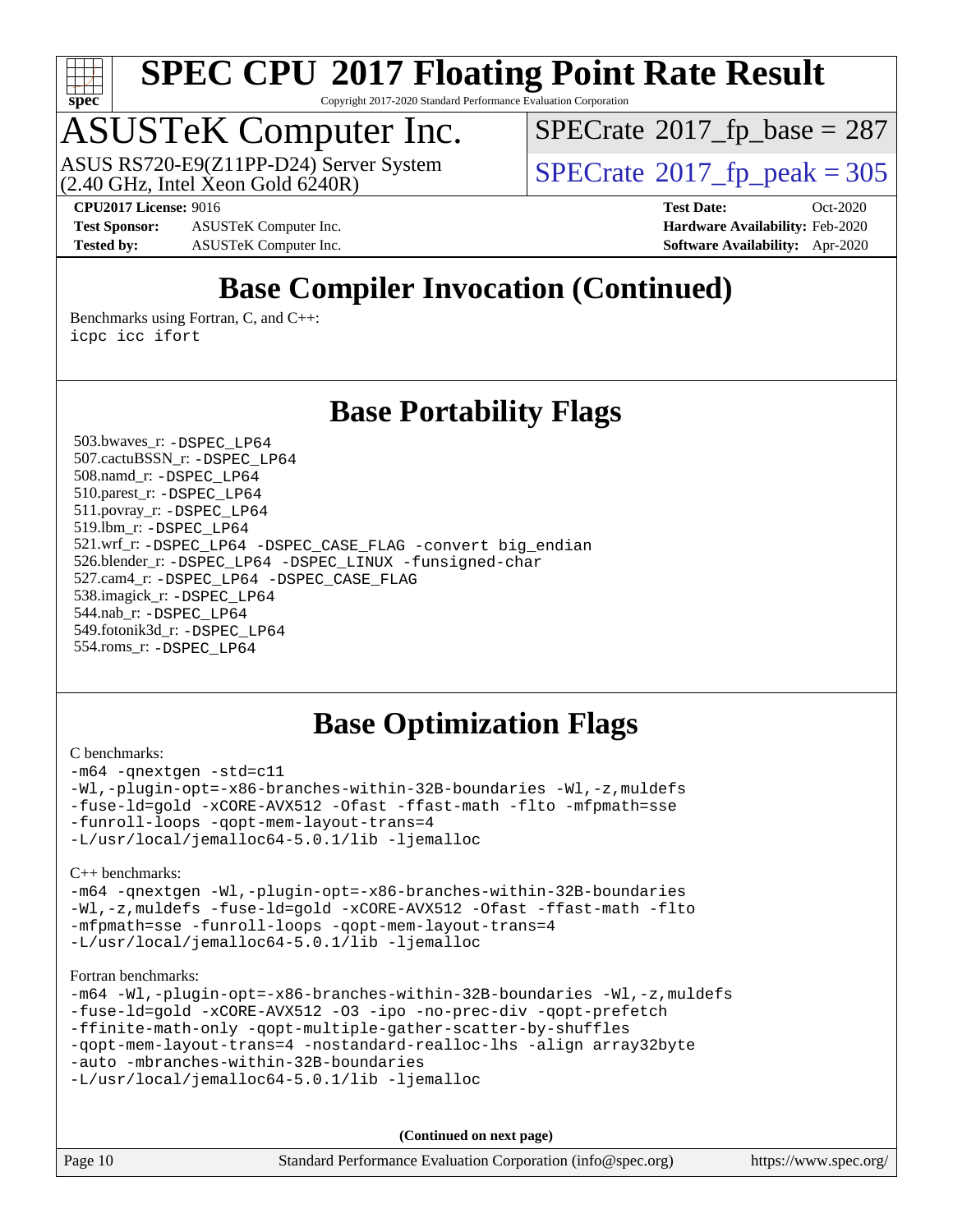

Copyright 2017-2020 Standard Performance Evaluation Corporation

# ASUSTeK Computer Inc.

 $(2.40 \text{ GHz}, \text{Intel Xeon Gold } 6240 \text{R})$ ASUS RS720-E9(Z11PP-D24) Server System  $\sqrt{SPECrate}$  $\sqrt{SPECrate}$  $\sqrt{SPECrate}$   $2017$  fp\_peak = 305

 $SPECTate$ <sup>®</sup>[2017\\_fp\\_base =](http://www.spec.org/auto/cpu2017/Docs/result-fields.html#SPECrate2017fpbase) 287

**[Test Sponsor:](http://www.spec.org/auto/cpu2017/Docs/result-fields.html#TestSponsor)** ASUSTeK Computer Inc. **[Hardware Availability:](http://www.spec.org/auto/cpu2017/Docs/result-fields.html#HardwareAvailability)** Feb-2020 **[Tested by:](http://www.spec.org/auto/cpu2017/Docs/result-fields.html#Testedby)** ASUSTeK Computer Inc. **[Software Availability:](http://www.spec.org/auto/cpu2017/Docs/result-fields.html#SoftwareAvailability)** Apr-2020

**[CPU2017 License:](http://www.spec.org/auto/cpu2017/Docs/result-fields.html#CPU2017License)** 9016 **[Test Date:](http://www.spec.org/auto/cpu2017/Docs/result-fields.html#TestDate)** Oct-2020

# **[Base Optimization Flags \(Continued\)](http://www.spec.org/auto/cpu2017/Docs/result-fields.html#BaseOptimizationFlags)**

[Benchmarks using both Fortran and C](http://www.spec.org/auto/cpu2017/Docs/result-fields.html#BenchmarksusingbothFortranandC): [-m64](http://www.spec.org/cpu2017/results/res2020q4/cpu2017-20201023-24238.flags.html#user_CC_FCbase_m64-icc) [-qnextgen](http://www.spec.org/cpu2017/results/res2020q4/cpu2017-20201023-24238.flags.html#user_CC_FCbase_f-qnextgen) [-std=c11](http://www.spec.org/cpu2017/results/res2020q4/cpu2017-20201023-24238.flags.html#user_CC_FCbase_std-icc-std_0e1c27790398a4642dfca32ffe6c27b5796f9c2d2676156f2e42c9c44eaad0c049b1cdb667a270c34d979996257aeb8fc440bfb01818dbc9357bd9d174cb8524) [-Wl,-plugin-opt=-x86-branches-within-32B-boundaries](http://www.spec.org/cpu2017/results/res2020q4/cpu2017-20201023-24238.flags.html#user_CC_FCbase_f-x86-branches-within-32B-boundaries_0098b4e4317ae60947b7b728078a624952a08ac37a3c797dfb4ffeb399e0c61a9dd0f2f44ce917e9361fb9076ccb15e7824594512dd315205382d84209e912f3) [-Wl,-z,muldefs](http://www.spec.org/cpu2017/results/res2020q4/cpu2017-20201023-24238.flags.html#user_CC_FCbase_link_force_multiple1_b4cbdb97b34bdee9ceefcfe54f4c8ea74255f0b02a4b23e853cdb0e18eb4525ac79b5a88067c842dd0ee6996c24547a27a4b99331201badda8798ef8a743f577) [-fuse-ld=gold](http://www.spec.org/cpu2017/results/res2020q4/cpu2017-20201023-24238.flags.html#user_CC_FCbase_f-fuse-ld_920b3586e2b8c6e0748b9c84fa9b744736ba725a32cab14ad8f3d4ad28eecb2f59d1144823d2e17006539a88734fe1fc08fc3035f7676166309105a78aaabc32) [-xCORE-AVX512](http://www.spec.org/cpu2017/results/res2020q4/cpu2017-20201023-24238.flags.html#user_CC_FCbase_f-xCORE-AVX512) [-Ofast](http://www.spec.org/cpu2017/results/res2020q4/cpu2017-20201023-24238.flags.html#user_CC_FCbase_f-Ofast) [-ffast-math](http://www.spec.org/cpu2017/results/res2020q4/cpu2017-20201023-24238.flags.html#user_CC_FCbase_f-ffast-math) [-flto](http://www.spec.org/cpu2017/results/res2020q4/cpu2017-20201023-24238.flags.html#user_CC_FCbase_f-flto) [-mfpmath=sse](http://www.spec.org/cpu2017/results/res2020q4/cpu2017-20201023-24238.flags.html#user_CC_FCbase_f-mfpmath_70eb8fac26bde974f8ab713bc9086c5621c0b8d2f6c86f38af0bd7062540daf19db5f3a066d8c6684be05d84c9b6322eb3b5be6619d967835195b93d6c02afa1) [-funroll-loops](http://www.spec.org/cpu2017/results/res2020q4/cpu2017-20201023-24238.flags.html#user_CC_FCbase_f-funroll-loops) [-qopt-mem-layout-trans=4](http://www.spec.org/cpu2017/results/res2020q4/cpu2017-20201023-24238.flags.html#user_CC_FCbase_f-qopt-mem-layout-trans_fa39e755916c150a61361b7846f310bcdf6f04e385ef281cadf3647acec3f0ae266d1a1d22d972a7087a248fd4e6ca390a3634700869573d231a252c784941a8) [-O3](http://www.spec.org/cpu2017/results/res2020q4/cpu2017-20201023-24238.flags.html#user_CC_FCbase_f-O3) [-ipo](http://www.spec.org/cpu2017/results/res2020q4/cpu2017-20201023-24238.flags.html#user_CC_FCbase_f-ipo) [-no-prec-div](http://www.spec.org/cpu2017/results/res2020q4/cpu2017-20201023-24238.flags.html#user_CC_FCbase_f-no-prec-div) [-qopt-prefetch](http://www.spec.org/cpu2017/results/res2020q4/cpu2017-20201023-24238.flags.html#user_CC_FCbase_f-qopt-prefetch) [-ffinite-math-only](http://www.spec.org/cpu2017/results/res2020q4/cpu2017-20201023-24238.flags.html#user_CC_FCbase_f_finite_math_only_cb91587bd2077682c4b38af759c288ed7c732db004271a9512da14a4f8007909a5f1427ecbf1a0fb78ff2a814402c6114ac565ca162485bbcae155b5e4258871) [-qopt-multiple-gather-scatter-by-shuffles](http://www.spec.org/cpu2017/results/res2020q4/cpu2017-20201023-24238.flags.html#user_CC_FCbase_f-qopt-multiple-gather-scatter-by-shuffles) [-nostandard-realloc-lhs](http://www.spec.org/cpu2017/results/res2020q4/cpu2017-20201023-24238.flags.html#user_CC_FCbase_f_2003_std_realloc_82b4557e90729c0f113870c07e44d33d6f5a304b4f63d4c15d2d0f1fab99f5daaed73bdb9275d9ae411527f28b936061aa8b9c8f2d63842963b95c9dd6426b8a) [-align array32byte](http://www.spec.org/cpu2017/results/res2020q4/cpu2017-20201023-24238.flags.html#user_CC_FCbase_align_array32byte_b982fe038af199962ba9a80c053b8342c548c85b40b8e86eb3cc33dee0d7986a4af373ac2d51c3f7cf710a18d62fdce2948f201cd044323541f22fc0fffc51b6) [-auto](http://www.spec.org/cpu2017/results/res2020q4/cpu2017-20201023-24238.flags.html#user_CC_FCbase_f-auto) [-mbranches-within-32B-boundaries](http://www.spec.org/cpu2017/results/res2020q4/cpu2017-20201023-24238.flags.html#user_CC_FCbase_f-mbranches-within-32B-boundaries) [-L/usr/local/jemalloc64-5.0.1/lib](http://www.spec.org/cpu2017/results/res2020q4/cpu2017-20201023-24238.flags.html#user_CC_FCbase_jemalloc_link_path64_1_cc289568b1a6c0fd3b62c91b824c27fcb5af5e8098e6ad028160d21144ef1b8aef3170d2acf0bee98a8da324cfe4f67d0a3d0c4cc4673d993d694dc2a0df248b) [-ljemalloc](http://www.spec.org/cpu2017/results/res2020q4/cpu2017-20201023-24238.flags.html#user_CC_FCbase_jemalloc_link_lib_d1249b907c500fa1c0672f44f562e3d0f79738ae9e3c4a9c376d49f265a04b9c99b167ecedbf6711b3085be911c67ff61f150a17b3472be731631ba4d0471706) [Benchmarks using both C and C++](http://www.spec.org/auto/cpu2017/Docs/result-fields.html#BenchmarksusingbothCandCXX): [-m64](http://www.spec.org/cpu2017/results/res2020q4/cpu2017-20201023-24238.flags.html#user_CC_CXXbase_m64-icc) [-qnextgen](http://www.spec.org/cpu2017/results/res2020q4/cpu2017-20201023-24238.flags.html#user_CC_CXXbase_f-qnextgen) [-std=c11](http://www.spec.org/cpu2017/results/res2020q4/cpu2017-20201023-24238.flags.html#user_CC_CXXbase_std-icc-std_0e1c27790398a4642dfca32ffe6c27b5796f9c2d2676156f2e42c9c44eaad0c049b1cdb667a270c34d979996257aeb8fc440bfb01818dbc9357bd9d174cb8524) [-Wl,-plugin-opt=-x86-branches-within-32B-boundaries](http://www.spec.org/cpu2017/results/res2020q4/cpu2017-20201023-24238.flags.html#user_CC_CXXbase_f-x86-branches-within-32B-boundaries_0098b4e4317ae60947b7b728078a624952a08ac37a3c797dfb4ffeb399e0c61a9dd0f2f44ce917e9361fb9076ccb15e7824594512dd315205382d84209e912f3) [-Wl,-z,muldefs](http://www.spec.org/cpu2017/results/res2020q4/cpu2017-20201023-24238.flags.html#user_CC_CXXbase_link_force_multiple1_b4cbdb97b34bdee9ceefcfe54f4c8ea74255f0b02a4b23e853cdb0e18eb4525ac79b5a88067c842dd0ee6996c24547a27a4b99331201badda8798ef8a743f577) [-fuse-ld=gold](http://www.spec.org/cpu2017/results/res2020q4/cpu2017-20201023-24238.flags.html#user_CC_CXXbase_f-fuse-ld_920b3586e2b8c6e0748b9c84fa9b744736ba725a32cab14ad8f3d4ad28eecb2f59d1144823d2e17006539a88734fe1fc08fc3035f7676166309105a78aaabc32) [-xCORE-AVX512](http://www.spec.org/cpu2017/results/res2020q4/cpu2017-20201023-24238.flags.html#user_CC_CXXbase_f-xCORE-AVX512) [-Ofast](http://www.spec.org/cpu2017/results/res2020q4/cpu2017-20201023-24238.flags.html#user_CC_CXXbase_f-Ofast) [-ffast-math](http://www.spec.org/cpu2017/results/res2020q4/cpu2017-20201023-24238.flags.html#user_CC_CXXbase_f-ffast-math) [-flto](http://www.spec.org/cpu2017/results/res2020q4/cpu2017-20201023-24238.flags.html#user_CC_CXXbase_f-flto) [-mfpmath=sse](http://www.spec.org/cpu2017/results/res2020q4/cpu2017-20201023-24238.flags.html#user_CC_CXXbase_f-mfpmath_70eb8fac26bde974f8ab713bc9086c5621c0b8d2f6c86f38af0bd7062540daf19db5f3a066d8c6684be05d84c9b6322eb3b5be6619d967835195b93d6c02afa1) [-funroll-loops](http://www.spec.org/cpu2017/results/res2020q4/cpu2017-20201023-24238.flags.html#user_CC_CXXbase_f-funroll-loops) [-qopt-mem-layout-trans=4](http://www.spec.org/cpu2017/results/res2020q4/cpu2017-20201023-24238.flags.html#user_CC_CXXbase_f-qopt-mem-layout-trans_fa39e755916c150a61361b7846f310bcdf6f04e385ef281cadf3647acec3f0ae266d1a1d22d972a7087a248fd4e6ca390a3634700869573d231a252c784941a8) [-L/usr/local/jemalloc64-5.0.1/lib](http://www.spec.org/cpu2017/results/res2020q4/cpu2017-20201023-24238.flags.html#user_CC_CXXbase_jemalloc_link_path64_1_cc289568b1a6c0fd3b62c91b824c27fcb5af5e8098e6ad028160d21144ef1b8aef3170d2acf0bee98a8da324cfe4f67d0a3d0c4cc4673d993d694dc2a0df248b) [-ljemalloc](http://www.spec.org/cpu2017/results/res2020q4/cpu2017-20201023-24238.flags.html#user_CC_CXXbase_jemalloc_link_lib_d1249b907c500fa1c0672f44f562e3d0f79738ae9e3c4a9c376d49f265a04b9c99b167ecedbf6711b3085be911c67ff61f150a17b3472be731631ba4d0471706) [Benchmarks using Fortran, C, and C++:](http://www.spec.org/auto/cpu2017/Docs/result-fields.html#BenchmarksusingFortranCandCXX) [-m64](http://www.spec.org/cpu2017/results/res2020q4/cpu2017-20201023-24238.flags.html#user_CC_CXX_FCbase_m64-icc) [-qnextgen](http://www.spec.org/cpu2017/results/res2020q4/cpu2017-20201023-24238.flags.html#user_CC_CXX_FCbase_f-qnextgen) [-std=c11](http://www.spec.org/cpu2017/results/res2020q4/cpu2017-20201023-24238.flags.html#user_CC_CXX_FCbase_std-icc-std_0e1c27790398a4642dfca32ffe6c27b5796f9c2d2676156f2e42c9c44eaad0c049b1cdb667a270c34d979996257aeb8fc440bfb01818dbc9357bd9d174cb8524) [-Wl,-plugin-opt=-x86-branches-within-32B-boundaries](http://www.spec.org/cpu2017/results/res2020q4/cpu2017-20201023-24238.flags.html#user_CC_CXX_FCbase_f-x86-branches-within-32B-boundaries_0098b4e4317ae60947b7b728078a624952a08ac37a3c797dfb4ffeb399e0c61a9dd0f2f44ce917e9361fb9076ccb15e7824594512dd315205382d84209e912f3) [-Wl,-z,muldefs](http://www.spec.org/cpu2017/results/res2020q4/cpu2017-20201023-24238.flags.html#user_CC_CXX_FCbase_link_force_multiple1_b4cbdb97b34bdee9ceefcfe54f4c8ea74255f0b02a4b23e853cdb0e18eb4525ac79b5a88067c842dd0ee6996c24547a27a4b99331201badda8798ef8a743f577) [-fuse-ld=gold](http://www.spec.org/cpu2017/results/res2020q4/cpu2017-20201023-24238.flags.html#user_CC_CXX_FCbase_f-fuse-ld_920b3586e2b8c6e0748b9c84fa9b744736ba725a32cab14ad8f3d4ad28eecb2f59d1144823d2e17006539a88734fe1fc08fc3035f7676166309105a78aaabc32) [-xCORE-AVX512](http://www.spec.org/cpu2017/results/res2020q4/cpu2017-20201023-24238.flags.html#user_CC_CXX_FCbase_f-xCORE-AVX512) [-Ofast](http://www.spec.org/cpu2017/results/res2020q4/cpu2017-20201023-24238.flags.html#user_CC_CXX_FCbase_f-Ofast) [-ffast-math](http://www.spec.org/cpu2017/results/res2020q4/cpu2017-20201023-24238.flags.html#user_CC_CXX_FCbase_f-ffast-math) [-flto](http://www.spec.org/cpu2017/results/res2020q4/cpu2017-20201023-24238.flags.html#user_CC_CXX_FCbase_f-flto) [-mfpmath=sse](http://www.spec.org/cpu2017/results/res2020q4/cpu2017-20201023-24238.flags.html#user_CC_CXX_FCbase_f-mfpmath_70eb8fac26bde974f8ab713bc9086c5621c0b8d2f6c86f38af0bd7062540daf19db5f3a066d8c6684be05d84c9b6322eb3b5be6619d967835195b93d6c02afa1) [-funroll-loops](http://www.spec.org/cpu2017/results/res2020q4/cpu2017-20201023-24238.flags.html#user_CC_CXX_FCbase_f-funroll-loops) [-qopt-mem-layout-trans=4](http://www.spec.org/cpu2017/results/res2020q4/cpu2017-20201023-24238.flags.html#user_CC_CXX_FCbase_f-qopt-mem-layout-trans_fa39e755916c150a61361b7846f310bcdf6f04e385ef281cadf3647acec3f0ae266d1a1d22d972a7087a248fd4e6ca390a3634700869573d231a252c784941a8) [-O3](http://www.spec.org/cpu2017/results/res2020q4/cpu2017-20201023-24238.flags.html#user_CC_CXX_FCbase_f-O3) [-ipo](http://www.spec.org/cpu2017/results/res2020q4/cpu2017-20201023-24238.flags.html#user_CC_CXX_FCbase_f-ipo) [-no-prec-div](http://www.spec.org/cpu2017/results/res2020q4/cpu2017-20201023-24238.flags.html#user_CC_CXX_FCbase_f-no-prec-div)

[-qopt-prefetch](http://www.spec.org/cpu2017/results/res2020q4/cpu2017-20201023-24238.flags.html#user_CC_CXX_FCbase_f-qopt-prefetch) [-ffinite-math-only](http://www.spec.org/cpu2017/results/res2020q4/cpu2017-20201023-24238.flags.html#user_CC_CXX_FCbase_f_finite_math_only_cb91587bd2077682c4b38af759c288ed7c732db004271a9512da14a4f8007909a5f1427ecbf1a0fb78ff2a814402c6114ac565ca162485bbcae155b5e4258871) [-qopt-multiple-gather-scatter-by-shuffles](http://www.spec.org/cpu2017/results/res2020q4/cpu2017-20201023-24238.flags.html#user_CC_CXX_FCbase_f-qopt-multiple-gather-scatter-by-shuffles) [-nostandard-realloc-lhs](http://www.spec.org/cpu2017/results/res2020q4/cpu2017-20201023-24238.flags.html#user_CC_CXX_FCbase_f_2003_std_realloc_82b4557e90729c0f113870c07e44d33d6f5a304b4f63d4c15d2d0f1fab99f5daaed73bdb9275d9ae411527f28b936061aa8b9c8f2d63842963b95c9dd6426b8a) [-align array32byte](http://www.spec.org/cpu2017/results/res2020q4/cpu2017-20201023-24238.flags.html#user_CC_CXX_FCbase_align_array32byte_b982fe038af199962ba9a80c053b8342c548c85b40b8e86eb3cc33dee0d7986a4af373ac2d51c3f7cf710a18d62fdce2948f201cd044323541f22fc0fffc51b6) [-auto](http://www.spec.org/cpu2017/results/res2020q4/cpu2017-20201023-24238.flags.html#user_CC_CXX_FCbase_f-auto) [-mbranches-within-32B-boundaries](http://www.spec.org/cpu2017/results/res2020q4/cpu2017-20201023-24238.flags.html#user_CC_CXX_FCbase_f-mbranches-within-32B-boundaries) [-L/usr/local/jemalloc64-5.0.1/lib](http://www.spec.org/cpu2017/results/res2020q4/cpu2017-20201023-24238.flags.html#user_CC_CXX_FCbase_jemalloc_link_path64_1_cc289568b1a6c0fd3b62c91b824c27fcb5af5e8098e6ad028160d21144ef1b8aef3170d2acf0bee98a8da324cfe4f67d0a3d0c4cc4673d993d694dc2a0df248b) [-ljemalloc](http://www.spec.org/cpu2017/results/res2020q4/cpu2017-20201023-24238.flags.html#user_CC_CXX_FCbase_jemalloc_link_lib_d1249b907c500fa1c0672f44f562e3d0f79738ae9e3c4a9c376d49f265a04b9c99b167ecedbf6711b3085be911c67ff61f150a17b3472be731631ba4d0471706)

## **[Peak Compiler Invocation](http://www.spec.org/auto/cpu2017/Docs/result-fields.html#PeakCompilerInvocation)**

| <b>Peak Compiler Invocation</b>                   |
|---------------------------------------------------|
| C benchmarks:<br>icc                              |
| $C_{++}$ benchmarks:<br>icpc                      |
| Fortran benchmarks:<br>ifort                      |
| Benchmarks using both Fortran and C:<br>ifort icc |
| Benchmarks using both C and C++:<br>icpc icc      |
| (Continued on next page)                          |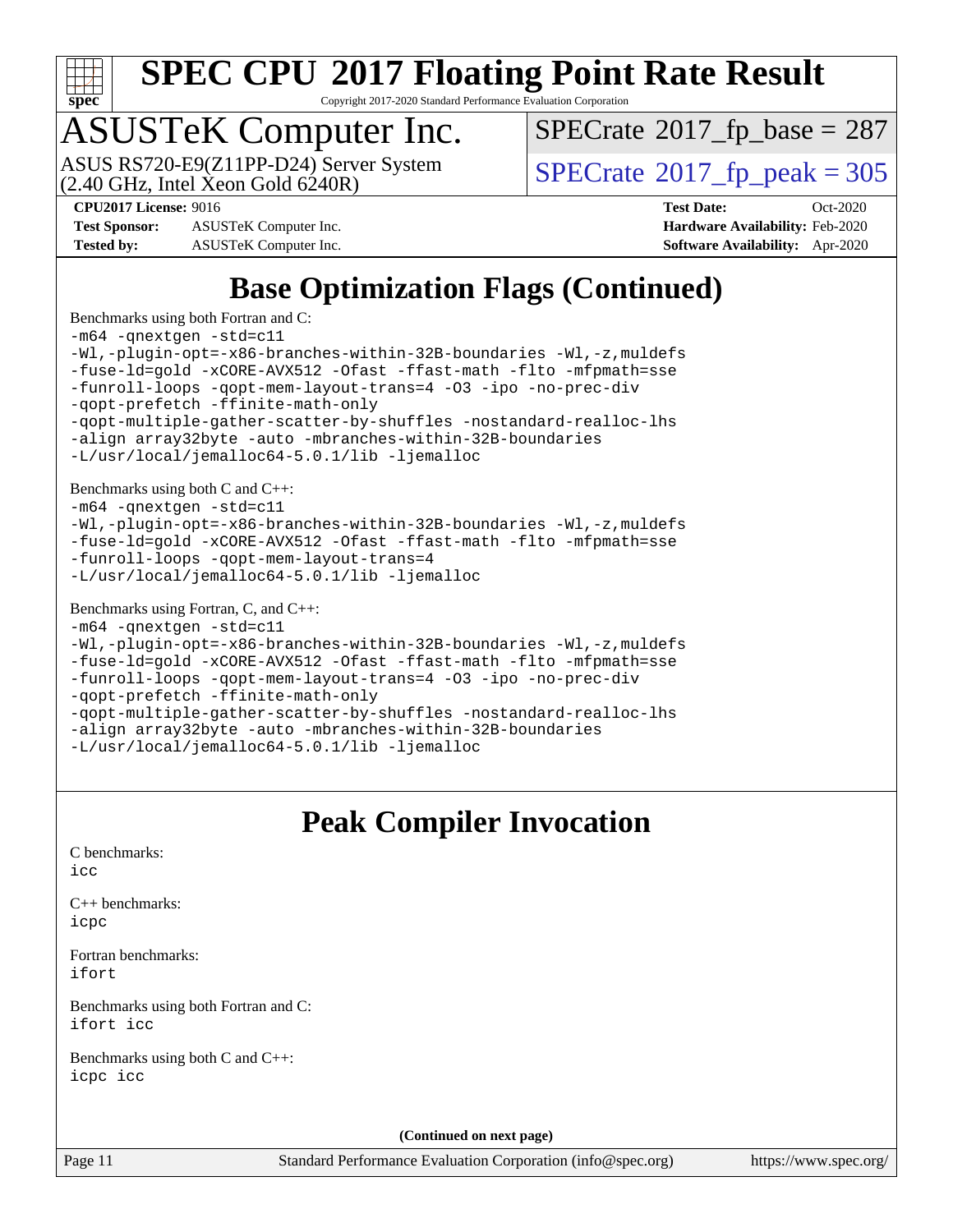

Copyright 2017-2020 Standard Performance Evaluation Corporation

# ASUSTeK Computer Inc.

ASUS RS720-E9(Z11PP-D24) Server System<br>(2.40 GHz, Intel Xeon Gold 6240R)

 $SPECTate$ <sup>®</sup>[2017\\_fp\\_base =](http://www.spec.org/auto/cpu2017/Docs/result-fields.html#SPECrate2017fpbase) 287

**[Test Sponsor:](http://www.spec.org/auto/cpu2017/Docs/result-fields.html#TestSponsor)** ASUSTeK Computer Inc. **[Hardware Availability:](http://www.spec.org/auto/cpu2017/Docs/result-fields.html#HardwareAvailability)** Feb-2020 **[Tested by:](http://www.spec.org/auto/cpu2017/Docs/result-fields.html#Testedby)** ASUSTeK Computer Inc. **[Software Availability:](http://www.spec.org/auto/cpu2017/Docs/result-fields.html#SoftwareAvailability)** Apr-2020

 $SPECTate<sup>®</sup>2017_fp_peak = 305$  $SPECTate<sup>®</sup>2017_fp_peak = 305$  $SPECTate<sup>®</sup>2017_fp_peak = 305$ **[CPU2017 License:](http://www.spec.org/auto/cpu2017/Docs/result-fields.html#CPU2017License)** 9016 **[Test Date:](http://www.spec.org/auto/cpu2017/Docs/result-fields.html#TestDate)** Oct-2020

# **[Peak Compiler Invocation \(Continued\)](http://www.spec.org/auto/cpu2017/Docs/result-fields.html#PeakCompilerInvocation)**

[Benchmarks using Fortran, C, and C++:](http://www.spec.org/auto/cpu2017/Docs/result-fields.html#BenchmarksusingFortranCandCXX) [icpc](http://www.spec.org/cpu2017/results/res2020q4/cpu2017-20201023-24238.flags.html#user_CC_CXX_FCpeak_intel_icpc_c510b6838c7f56d33e37e94d029a35b4a7bccf4766a728ee175e80a419847e808290a9b78be685c44ab727ea267ec2f070ec5dc83b407c0218cded6866a35d07) [icc](http://www.spec.org/cpu2017/results/res2020q4/cpu2017-20201023-24238.flags.html#user_CC_CXX_FCpeak_intel_icc_66fc1ee009f7361af1fbd72ca7dcefbb700085f36577c54f309893dd4ec40d12360134090235512931783d35fd58c0460139e722d5067c5574d8eaf2b3e37e92) [ifort](http://www.spec.org/cpu2017/results/res2020q4/cpu2017-20201023-24238.flags.html#user_CC_CXX_FCpeak_intel_ifort_8111460550e3ca792625aed983ce982f94888b8b503583aa7ba2b8303487b4d8a21a13e7191a45c5fd58ff318f48f9492884d4413fa793fd88dd292cad7027ca)

### **[Peak Portability Flags](http://www.spec.org/auto/cpu2017/Docs/result-fields.html#PeakPortabilityFlags)**

Same as Base Portability Flags

## **[Peak Optimization Flags](http://www.spec.org/auto/cpu2017/Docs/result-fields.html#PeakOptimizationFlags)**

[C benchmarks](http://www.spec.org/auto/cpu2017/Docs/result-fields.html#Cbenchmarks):

519.lbm\_r: basepeak = yes

538.imagick\_r: basepeak = yes

 $544$ .nab\_r: basepeak = yes

[C++ benchmarks:](http://www.spec.org/auto/cpu2017/Docs/result-fields.html#CXXbenchmarks)

508.namd\_r: basepeak = yes

 510.parest\_r: [-m64](http://www.spec.org/cpu2017/results/res2020q4/cpu2017-20201023-24238.flags.html#user_peakCXXLD510_parest_r_m64-icc) [-qnextgen](http://www.spec.org/cpu2017/results/res2020q4/cpu2017-20201023-24238.flags.html#user_peakCXXLD510_parest_r_f-qnextgen) [-Wl,-plugin-opt=-x86-branches-within-32B-boundaries](http://www.spec.org/cpu2017/results/res2020q4/cpu2017-20201023-24238.flags.html#user_peakLDFLAGS510_parest_r_f-x86-branches-within-32B-boundaries_0098b4e4317ae60947b7b728078a624952a08ac37a3c797dfb4ffeb399e0c61a9dd0f2f44ce917e9361fb9076ccb15e7824594512dd315205382d84209e912f3) [-Wl,-z,muldefs](http://www.spec.org/cpu2017/results/res2020q4/cpu2017-20201023-24238.flags.html#user_peakEXTRA_LDFLAGS510_parest_r_link_force_multiple1_b4cbdb97b34bdee9ceefcfe54f4c8ea74255f0b02a4b23e853cdb0e18eb4525ac79b5a88067c842dd0ee6996c24547a27a4b99331201badda8798ef8a743f577) [-fuse-ld=gold](http://www.spec.org/cpu2017/results/res2020q4/cpu2017-20201023-24238.flags.html#user_peakEXTRA_LDFLAGS510_parest_r_f-fuse-ld_920b3586e2b8c6e0748b9c84fa9b744736ba725a32cab14ad8f3d4ad28eecb2f59d1144823d2e17006539a88734fe1fc08fc3035f7676166309105a78aaabc32) [-xCORE-AVX512](http://www.spec.org/cpu2017/results/res2020q4/cpu2017-20201023-24238.flags.html#user_peakCXXOPTIMIZE510_parest_r_f-xCORE-AVX512) [-Ofast](http://www.spec.org/cpu2017/results/res2020q4/cpu2017-20201023-24238.flags.html#user_peakCXXOPTIMIZE510_parest_r_f-Ofast) [-ffast-math](http://www.spec.org/cpu2017/results/res2020q4/cpu2017-20201023-24238.flags.html#user_peakCXXOPTIMIZE510_parest_r_f-ffast-math) [-flto](http://www.spec.org/cpu2017/results/res2020q4/cpu2017-20201023-24238.flags.html#user_peakCXXOPTIMIZE510_parest_r_f-flto) [-mfpmath=sse](http://www.spec.org/cpu2017/results/res2020q4/cpu2017-20201023-24238.flags.html#user_peakCXXOPTIMIZE510_parest_r_f-mfpmath_70eb8fac26bde974f8ab713bc9086c5621c0b8d2f6c86f38af0bd7062540daf19db5f3a066d8c6684be05d84c9b6322eb3b5be6619d967835195b93d6c02afa1) [-funroll-loops](http://www.spec.org/cpu2017/results/res2020q4/cpu2017-20201023-24238.flags.html#user_peakCXXOPTIMIZE510_parest_r_f-funroll-loops) [-qopt-mem-layout-trans=4](http://www.spec.org/cpu2017/results/res2020q4/cpu2017-20201023-24238.flags.html#user_peakCXXOPTIMIZE510_parest_r_f-qopt-mem-layout-trans_fa39e755916c150a61361b7846f310bcdf6f04e385ef281cadf3647acec3f0ae266d1a1d22d972a7087a248fd4e6ca390a3634700869573d231a252c784941a8) [-L/usr/local/jemalloc64-5.0.1/lib](http://www.spec.org/cpu2017/results/res2020q4/cpu2017-20201023-24238.flags.html#user_peakEXTRA_LIBS510_parest_r_jemalloc_link_path64_1_cc289568b1a6c0fd3b62c91b824c27fcb5af5e8098e6ad028160d21144ef1b8aef3170d2acf0bee98a8da324cfe4f67d0a3d0c4cc4673d993d694dc2a0df248b) [-ljemalloc](http://www.spec.org/cpu2017/results/res2020q4/cpu2017-20201023-24238.flags.html#user_peakEXTRA_LIBS510_parest_r_jemalloc_link_lib_d1249b907c500fa1c0672f44f562e3d0f79738ae9e3c4a9c376d49f265a04b9c99b167ecedbf6711b3085be911c67ff61f150a17b3472be731631ba4d0471706)

[Fortran benchmarks](http://www.spec.org/auto/cpu2017/Docs/result-fields.html#Fortranbenchmarks):

 503.bwaves\_r: [-m64](http://www.spec.org/cpu2017/results/res2020q4/cpu2017-20201023-24238.flags.html#user_peakFCLD503_bwaves_r_m64-icc) [-Wl,-plugin-opt=-x86-branches-within-32B-boundaries](http://www.spec.org/cpu2017/results/res2020q4/cpu2017-20201023-24238.flags.html#user_peakLDFLAGS503_bwaves_r_f-x86-branches-within-32B-boundaries_0098b4e4317ae60947b7b728078a624952a08ac37a3c797dfb4ffeb399e0c61a9dd0f2f44ce917e9361fb9076ccb15e7824594512dd315205382d84209e912f3) [-Wl,-z,muldefs](http://www.spec.org/cpu2017/results/res2020q4/cpu2017-20201023-24238.flags.html#user_peakEXTRA_LDFLAGS503_bwaves_r_link_force_multiple1_b4cbdb97b34bdee9ceefcfe54f4c8ea74255f0b02a4b23e853cdb0e18eb4525ac79b5a88067c842dd0ee6996c24547a27a4b99331201badda8798ef8a743f577) [-fuse-ld=gold](http://www.spec.org/cpu2017/results/res2020q4/cpu2017-20201023-24238.flags.html#user_peakEXTRA_LDFLAGS503_bwaves_r_f-fuse-ld_920b3586e2b8c6e0748b9c84fa9b744736ba725a32cab14ad8f3d4ad28eecb2f59d1144823d2e17006539a88734fe1fc08fc3035f7676166309105a78aaabc32) [-xCORE-AVX512](http://www.spec.org/cpu2017/results/res2020q4/cpu2017-20201023-24238.flags.html#user_peakFOPTIMIZE503_bwaves_r_f-xCORE-AVX512) [-O3](http://www.spec.org/cpu2017/results/res2020q4/cpu2017-20201023-24238.flags.html#user_peakFOPTIMIZE503_bwaves_r_f-O3) [-ipo](http://www.spec.org/cpu2017/results/res2020q4/cpu2017-20201023-24238.flags.html#user_peakFOPTIMIZE503_bwaves_r_f-ipo) [-no-prec-div](http://www.spec.org/cpu2017/results/res2020q4/cpu2017-20201023-24238.flags.html#user_peakFOPTIMIZE503_bwaves_r_f-no-prec-div) [-qopt-prefetch](http://www.spec.org/cpu2017/results/res2020q4/cpu2017-20201023-24238.flags.html#user_peakFOPTIMIZE503_bwaves_r_f-qopt-prefetch) [-ffinite-math-only](http://www.spec.org/cpu2017/results/res2020q4/cpu2017-20201023-24238.flags.html#user_peakFOPTIMIZE503_bwaves_r_f_finite_math_only_cb91587bd2077682c4b38af759c288ed7c732db004271a9512da14a4f8007909a5f1427ecbf1a0fb78ff2a814402c6114ac565ca162485bbcae155b5e4258871) [-qopt-multiple-gather-scatter-by-shuffles](http://www.spec.org/cpu2017/results/res2020q4/cpu2017-20201023-24238.flags.html#user_peakFOPTIMIZE503_bwaves_r_f-qopt-multiple-gather-scatter-by-shuffles) [-qopt-mem-layout-trans=4](http://www.spec.org/cpu2017/results/res2020q4/cpu2017-20201023-24238.flags.html#user_peakFOPTIMIZE503_bwaves_r_f-qopt-mem-layout-trans_fa39e755916c150a61361b7846f310bcdf6f04e385ef281cadf3647acec3f0ae266d1a1d22d972a7087a248fd4e6ca390a3634700869573d231a252c784941a8) [-nostandard-realloc-lhs](http://www.spec.org/cpu2017/results/res2020q4/cpu2017-20201023-24238.flags.html#user_peakEXTRA_FOPTIMIZE503_bwaves_r_f_2003_std_realloc_82b4557e90729c0f113870c07e44d33d6f5a304b4f63d4c15d2d0f1fab99f5daaed73bdb9275d9ae411527f28b936061aa8b9c8f2d63842963b95c9dd6426b8a) [-align array32byte](http://www.spec.org/cpu2017/results/res2020q4/cpu2017-20201023-24238.flags.html#user_peakEXTRA_FOPTIMIZE503_bwaves_r_align_array32byte_b982fe038af199962ba9a80c053b8342c548c85b40b8e86eb3cc33dee0d7986a4af373ac2d51c3f7cf710a18d62fdce2948f201cd044323541f22fc0fffc51b6) [-auto](http://www.spec.org/cpu2017/results/res2020q4/cpu2017-20201023-24238.flags.html#user_peakEXTRA_FOPTIMIZE503_bwaves_r_f-auto) [-mbranches-within-32B-boundaries](http://www.spec.org/cpu2017/results/res2020q4/cpu2017-20201023-24238.flags.html#user_peakEXTRA_FOPTIMIZE503_bwaves_r_f-mbranches-within-32B-boundaries) [-L/usr/local/jemalloc64-5.0.1/lib](http://www.spec.org/cpu2017/results/res2020q4/cpu2017-20201023-24238.flags.html#user_peakEXTRA_LIBS503_bwaves_r_jemalloc_link_path64_1_cc289568b1a6c0fd3b62c91b824c27fcb5af5e8098e6ad028160d21144ef1b8aef3170d2acf0bee98a8da324cfe4f67d0a3d0c4cc4673d993d694dc2a0df248b) [-ljemalloc](http://www.spec.org/cpu2017/results/res2020q4/cpu2017-20201023-24238.flags.html#user_peakEXTRA_LIBS503_bwaves_r_jemalloc_link_lib_d1249b907c500fa1c0672f44f562e3d0f79738ae9e3c4a9c376d49f265a04b9c99b167ecedbf6711b3085be911c67ff61f150a17b3472be731631ba4d0471706)

549.fotonik3d\_r: basepeak = yes

554.roms\_r: Same as 503.bwaves\_r